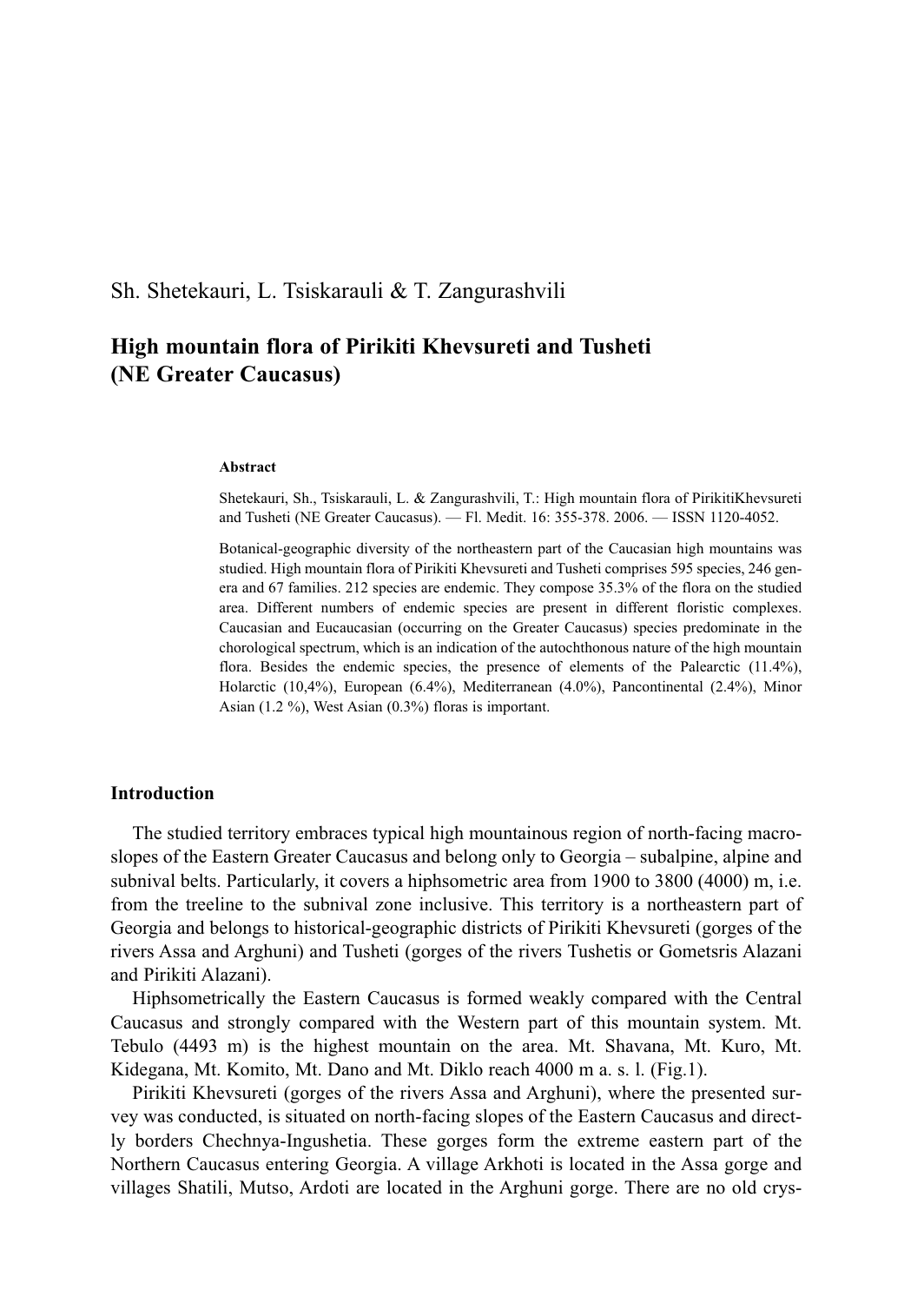

Fig. 1. Physical-Geographycal area of Piriciti Khevsureti and Tusheti.

talline complexes and limestone in these gorges; they are constituted by slates (Geomorphology of Georgia 1971).

Glacial ranges are well formed in the Arghuni gorge (Tebulo, Amugo, Pirchita). Crushed upper parts of the peaks (the nival belt) have formed complexes of scree-skeleton substrate. Clear traces of ravine glaciers of the Quaternary can be found in gorges of northfacing slopes.

The climate in this high mountainous region (1800-2500 m) is moderately humid. Winter is cold and severe and summer is short. The average monthly temperature is 10<sup>o</sup>C. The precipitation amounts to 1200-1500 mm, the maximum precipitation falls on the beginning of spring and autumn (Kordzakhia 1961).

Soils are mainly made up of the Jurassic loamy slates and sand. Wide vertical amplitude of the mountain meadow soils results in the diversity of soils on the studied area. Two soil subzones are distinguished: the lower or subalpine subzone characterized by turfy mountain meadow and mountain meadow turfy peat soils (2400-2500 m a. s. l.) and the upper or alpine sub-zone characterized by thin stony and peat mountain meadow soils (3500 m a. s. l.) (Tarasashvili 1956).

The physico-geographic region of Tusheti (gorges of the rivers Gometsris Alazani and Pirikiti Alazani) resembles Khevsureti. It is situated on north-facing slopes of the Greater Caucasus and borders Dagestan. Tusheti is characterized by homogenous geological structure too: slaty layers predominate in this region.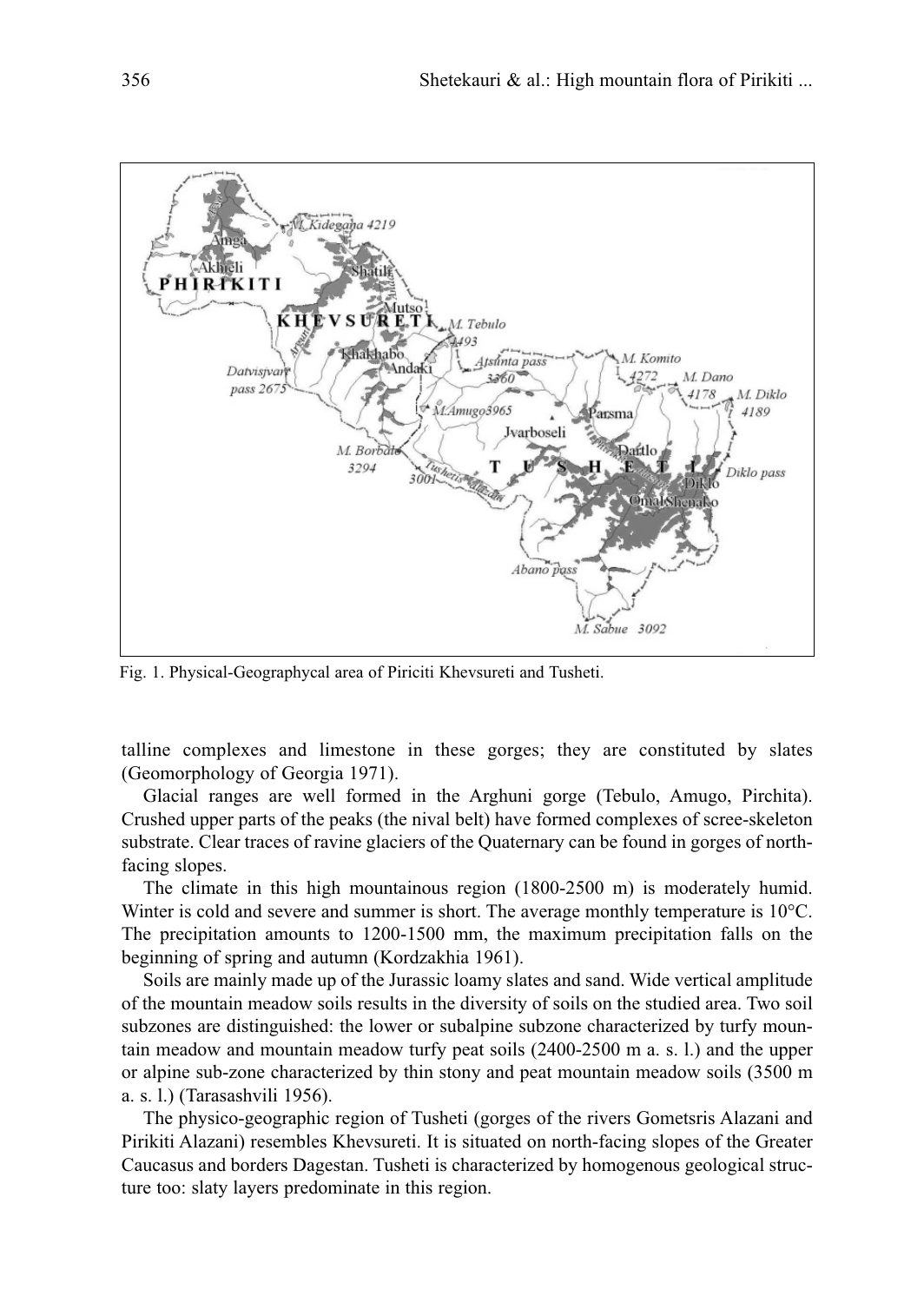The hydrological net of Tusheti is a part of the hydrological system of Dagestan and is represented by the upper part of the river Andiis Koisu. There are numerous depressions along the main and lateral ranges. Mt. Tebulo (4493 m), Mt. Komito (4261 m), Mt. Dano (4174 m), Mt. Diklo (4285 m) and other peaks rise above the lateral range.

Relict erosive plains still remain in gorges of the rivers Pirikiti Alazani and Gometsris Alazani (villages Omalo, Shenako, Diklo). The morphological features of the gorges are formed by river-borne erosion and only their upper parts experienced the action of glaciers of the Quaternary.

Climate is relatively draughty and continental in Tusheti, which is proved by passage of the snowline at 3600-3800 m a. s. l. As in Khevsureti, the soils are formed by clay and slate and are divided into two sub-zones (subalpine and alpine).

Vertical high mountain vegetation belts are pronounced in Pirikiti Khevsureti and Tusheti. The following vegetation belts are distinguished there: subalpine – 1800 (1900)- 2400 (2500) m, alpine – 2500 (2600)-2800 (2900) m, subnival – 2900 (3000)-3800 (4000) m, nival – above 3800 (4000) m. This kind of zonation belongs to the Dagestanian or Northern Transcaucasian type (Shiffers 1960; Gagnidze 1974). Variants of Tusheti and Khevsureti are set apart from this type (Gagnidze 1974; Shetekauri 1999). This is based on the fact that beech (*Fagus orientalis*) does not participate in the phytolandscapes of this region and pine forests (*Pinus sosnowskyi*) with *Linnaea borealis* are spread over large areas, whereas in adjacent Chechnya-Ingushetia and Dagestan beech forests occur along with pine ones. Besides, shibliak and desertified steppe are widespread in Chechnya-Ingushetia and Dagestan (Shiffers 1960; Chilikina & Shiffers 1962).

The diverse flora and phytolandscapes of Tusheti and Pirikiti Khevsureti are created by high mountain forests, thickets of *Rhododendron caucasicum*, subalpine tall herbaceous vegetation, subalpine and alpine meadows, alpine carpets and petrophyton. On the northfacing slopes pine and birch forests (*Pinus sosnowskyi, Betula raddeana, B. litwinowii*) are particularly important. The appearance of pine on the Eastern Greater Caucasus is related to the Quaternary (Tumadjanov 1938) and the appearance of birch species to the Tertiary (Takhtadjan 1946). The Eastern Caucasus is the main old centre on the Greater Caucasus, where intense formation of xerophilous and hemixerophilous species took place (Kuznetsov 1909; Grossheim 1956; Sosnovsky 1943; Kharadze 1960; Galushko 1969; Ochiauri 1985).

Along with the autochthonous species, xerophilous and steppe plants of adjacent Chechnya-Ingushetia and Dagestan (*Stipa pulcherrima, S. capillata, Artemisia chamaemelifolia, A. scoparia, Astracantha microcephala, A. denudata, Festuca valesiaca, Dianthus dagestanicus, Betonica ossetica*) are important in the creation of the floristic diversity of the studied historical-geographic region. Dagestan is the main Caucasian refugium, where old xerophytes and hemixerophytes settled owing to inter-mountain depression of the Central Caucasus (Kharadze 1960).

The process of formation of the Caucasian high mountain flora was strongly influenced by epeirogenesis of the Tertiary, fall of temperature in the Pliocene and, especially, Pleistocene (glaciation period) and arid epochs of the Upper Pleistocene and Holocene (Kuznetsov 1909; Fedorov 1952; Kharadze 1966). Arcto-alpine plants of the Pleistocene (*Myosotis alpestris, Lloydia serotina, Oxyria elatior, Trisetum spicatum, Linnaea borealis, Sagina saginoides*) are poorly represented in the Caucasus.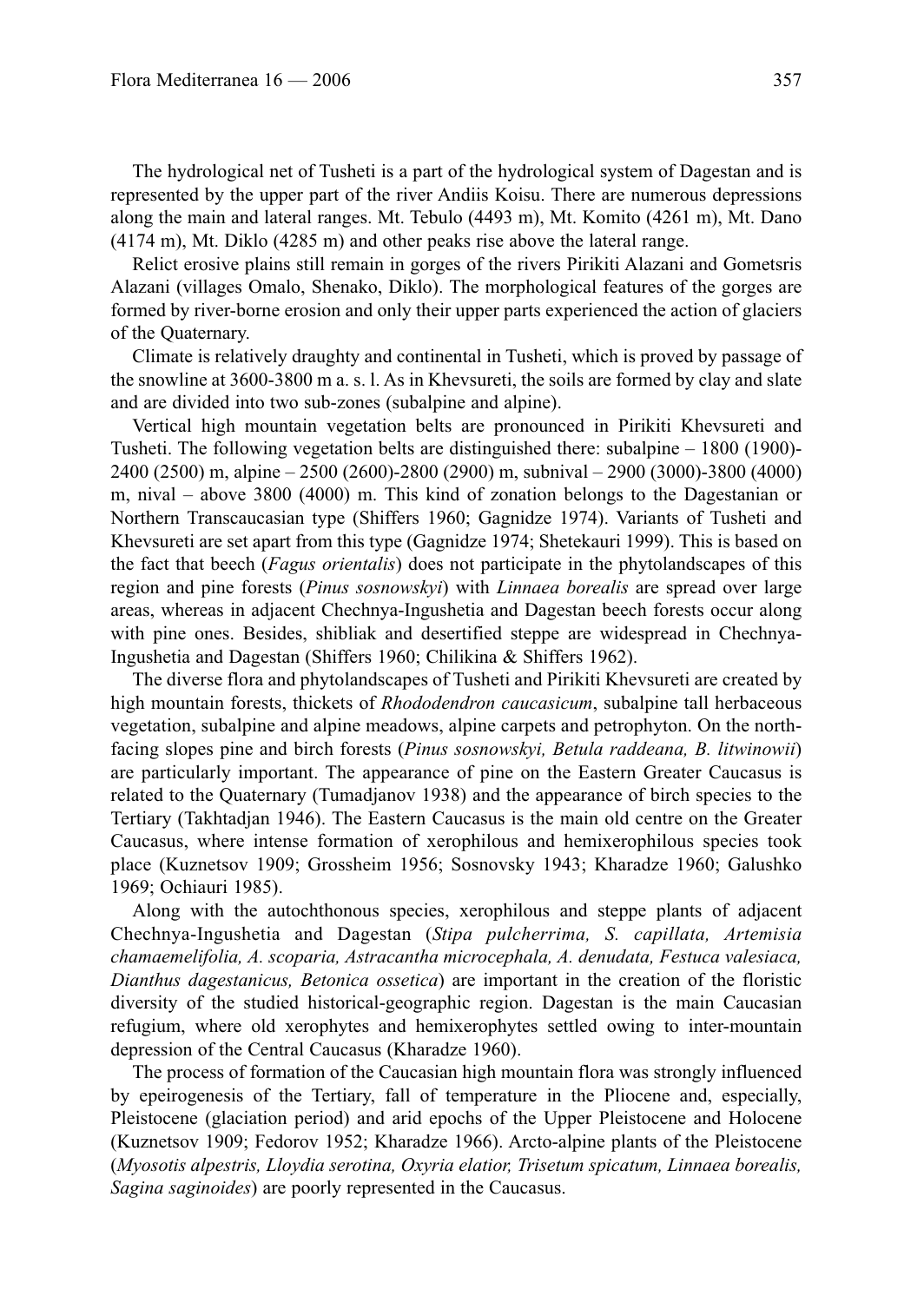## **Materials and methods**

The present work is based on the results of the botanical investigations undertaken in 1985-1987 and 2000-2005. Field works were carried out using detailed itinerary and semi-stationary techniques.

Aspects and inclination degrees of slopes were taken into account; botanical-geographical profiles and floristic lists compiled at every 100 (200) m upwards a. s. l.

The species not typical of the high mountainous regions, i.e. random species were excluded. Therefore, only high mountain plant species were entered in the presented checklist. Species characteristic to different habitats (meadow, rock-skeleton substrate, alpine carpets, tall herbaceous vegetation) were discriminated.

In the appendix name of the taxon, habitat, chorology and altitudinal belts are given. Types of the distribution ranges of the high mountain plant species are given according to the typological system of the distribution ranges elaborated for the Caucasus by Gagnidze and Ivanishvili (1975a, b). The system by Grossheim (1936) was also used with certain amendments.

Plant taxonomy and nomenclature follows Ketskhoveli & al. (1971-2003), zerepanov (1995) and Gagnidze (2005).

## **Results and discussion**

The checklist based on the collections and field investigations comprises 595 species belonging to 246 genera and 67 families (Table 1, Appendix). The most representative are the following families: *Asteraceae* (87), *Cyperaceae* (40), *Caryophyllaceae* (40), *Fabaceae* (38), *Brassicaceae* (26), *Rosaceae* (25) and the following genera: *Campanula* (20), *Carex* (19), *Primula* (10), *Saxifraga* (9).

The chorological spectrum (Fig. 2) shows clear dominance of the taxa with Caucasian (44,9 % of the whole number of the taxa recorded on the studied area) and Eucaucasian (the Greater Caucasus) (18,5 %) distribution. They are followed by Palearctic  $(11,4\%)$ , (Holarctic (10,4%), European (6,4%), Mediterranean (4,0%), Pancontinental (2,4%), Minor Asian (1,2%), West Asian (0,3%), Colchic (0,2%) and Euxinian (0,2%).

| <b>Systematic units</b> | <b>Families</b> | Genera | <b>Species</b>           | $\frac{0}{\alpha}$ |
|-------------------------|-----------------|--------|--------------------------|--------------------|
| Pteridophyta            | 11              | 16     | 25                       | 4,2                |
| Gymnospermae            | 2               | 2      | $\overline{\mathcal{A}}$ | 0,7                |
| Dicotyledones           | 44              | 185    | 475                      | 79,8               |
| Monocotyledones         | 10              | 43     | 91                       | 15,0               |
| <b>TOTAL</b>            | 67              | 246    | 595                      | 100,0              |

Table 1. Systematic units of the high mountain flora of Khevsureti and Tusheti.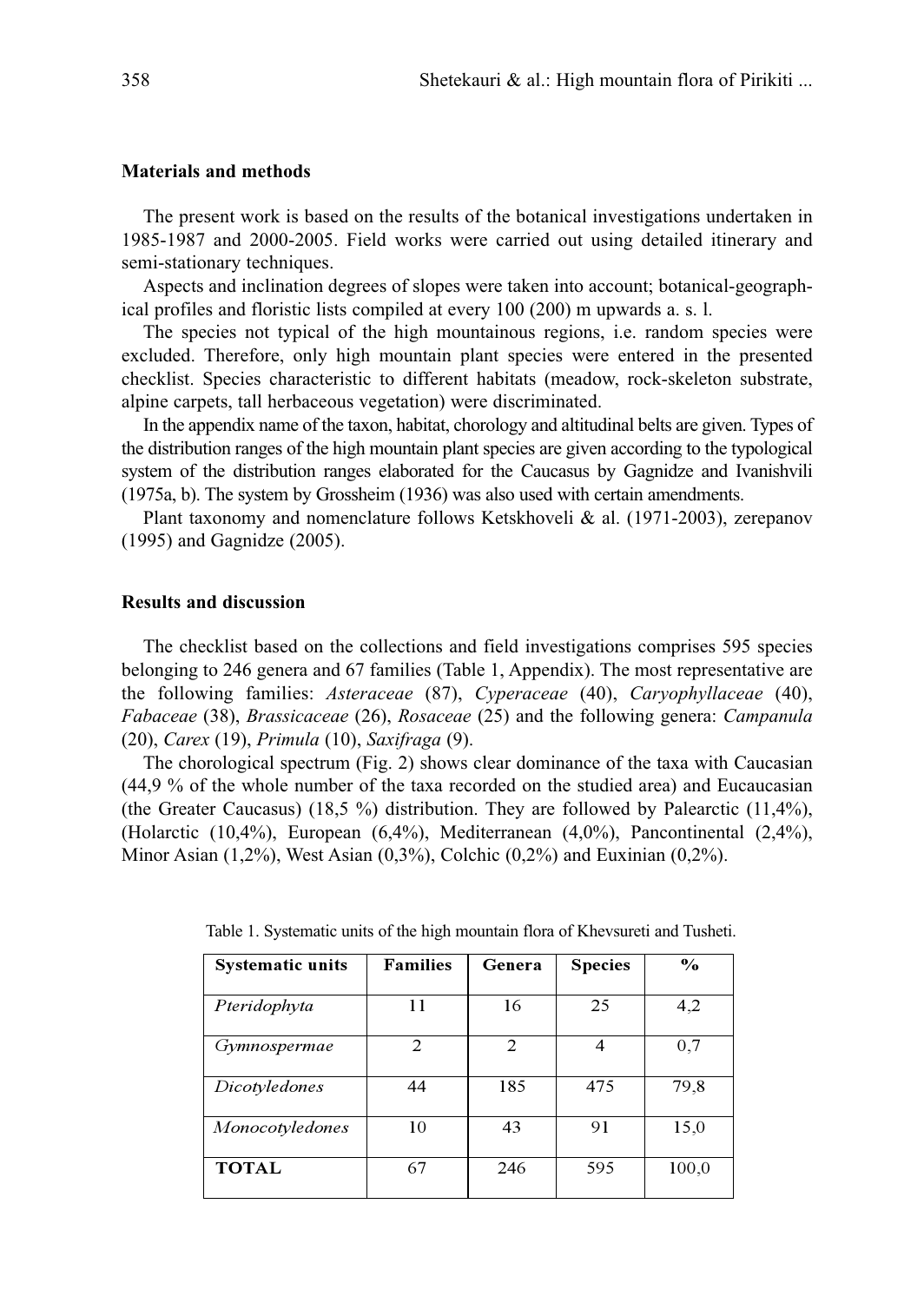

Fig. 2. Chorological spectrum of high mountain flora of Pirikiti Khevsureti and Tusheti.

Tusheti and Khevsureti are neighbouring territories and combine to form one geobotanical region. They are characteristically similar in physical, geographical surroundings, lithology, soil and climate. As a result the flora studied in the area are almost identical. There are a few plants *Erysimum subnivale, Delphinium caucasicum, Ranunculus tebuloassicus, Pseudobetckea caucasica, Kemulariella rosea* however found only in Tusheti, which were collected for the first time by us from the Tusheti mountains of Kachu, Tebulo and Kvakhidi. Earlier they had only been found in Chechnya. They were not found by us in the river gorges of Assa or Argun. The remaining species are common for both Tusheti and Khevsureti.

Coenotic positions of the Tusheti and Khevsureti high mountains are different in separate habitats and hiphsometric areas. The optimal zones for the species distribution are the subalpine and alpine belts. The number of species is the greatest in the habitats of the high mountain meadows (Fig. 3) and rock-scree-skeleton substrate.

High mountain forests are constituted by: *Betula litwinowii, B. raddeana, Pinus sosnowskyi, Sorbus caucasigena, Salix caprea, Populus tremula, Acer trautvetteri* and shrubbery by: *Juniperus oblonga, J. depressa, J. sabina, Ribes biebersteinii, Rosa oplisthes, R. oxyodon, R. spinosissima, Rhododendron caucasicum* (Fig. 4), *Vaccinium myrtillus, V. vitis-idaea, Empetrum caucasicum*.

The main edificators of the tall herbaceous vegetation are: *Heracleum sosnowskyi, H. asperum, Cephalaria gigantea, Ligusticum alatum, Lilium georgicum,, Agasyllis latifolia, Chaerophyllum maculatum, Anthriscus sylvestris, Symphytum asperum, Galega orientalis, Aconitum orientalis.*

The high mountain meadows and petrophyton are rather widespread. Forb, grass-forb and sedge meadows (*Agrostis planifolia, Calamagrostis arundinacea, C.pseudophragmites,*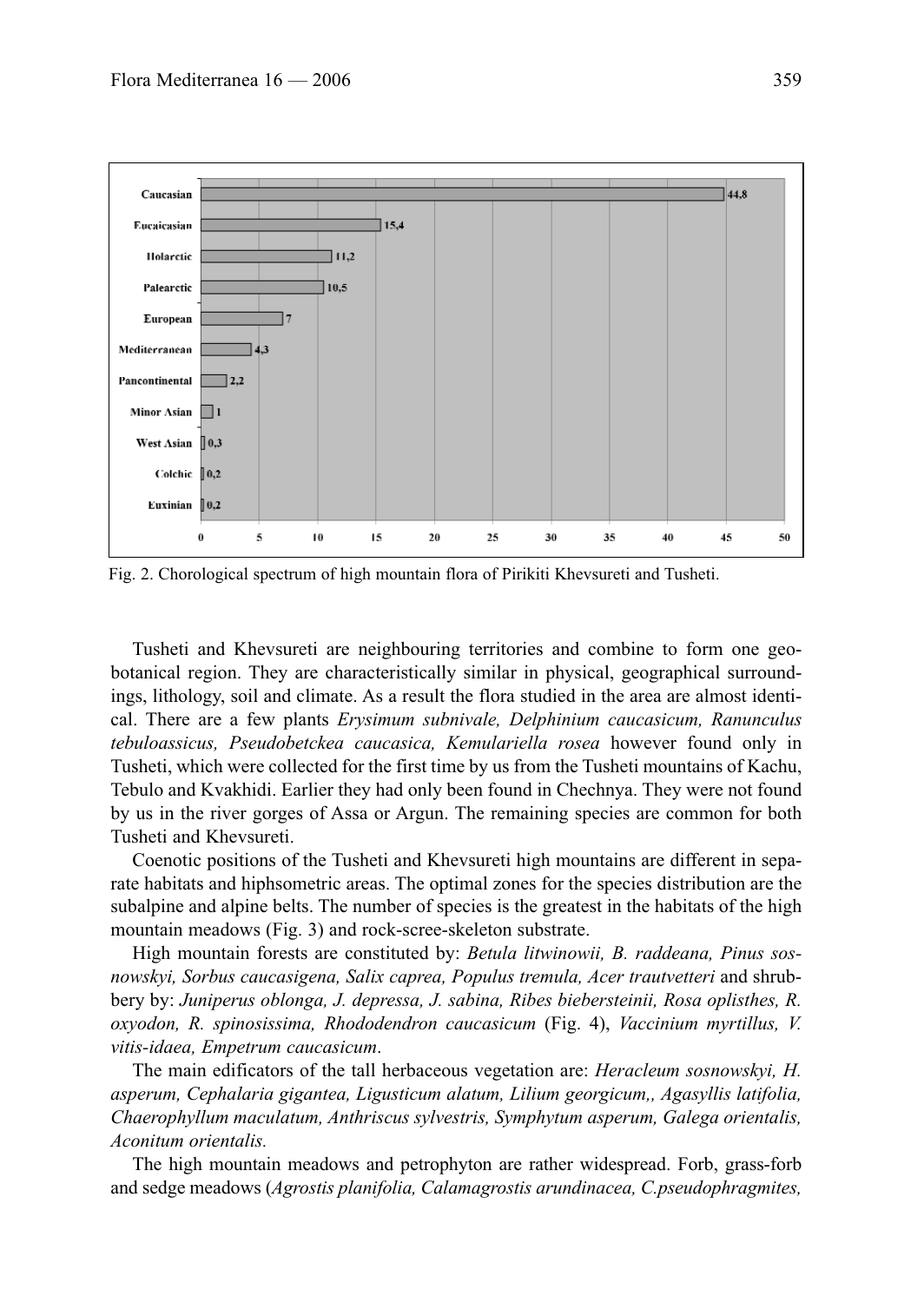

Fig. 3. Gorge of Arkhoti (Gorge of riv. Assa), high mountain landscapes.

*Festuca woronowii, Phleum alpinum, Poa alpina, Nardus stricta, Betonica macrantha, Anemonastrum fasciculatum, A. speciosum, Bistorta carnea, Trifolium pratense, T. alpestre, T. canescens, Scabiosa caucasica, Centaurea salicifolia, C. fischeri, Leontodon danubialis, Daphne glomerata, Polygala alpicola, Luzula pseudosudetica, Carex medwedewii, C. lachenelii, C. pallescens, C. tristis*) occur in the high mountains especially frequently.

The proportion of the endemic species  $(212)$  is  $(35,4\%)$ . Petrophilous flora is distinguished by particularly high degree of endemism. 8 of the 17 endemic genera of the



Fig. 4. *Rhododendron caucasicum* Pall.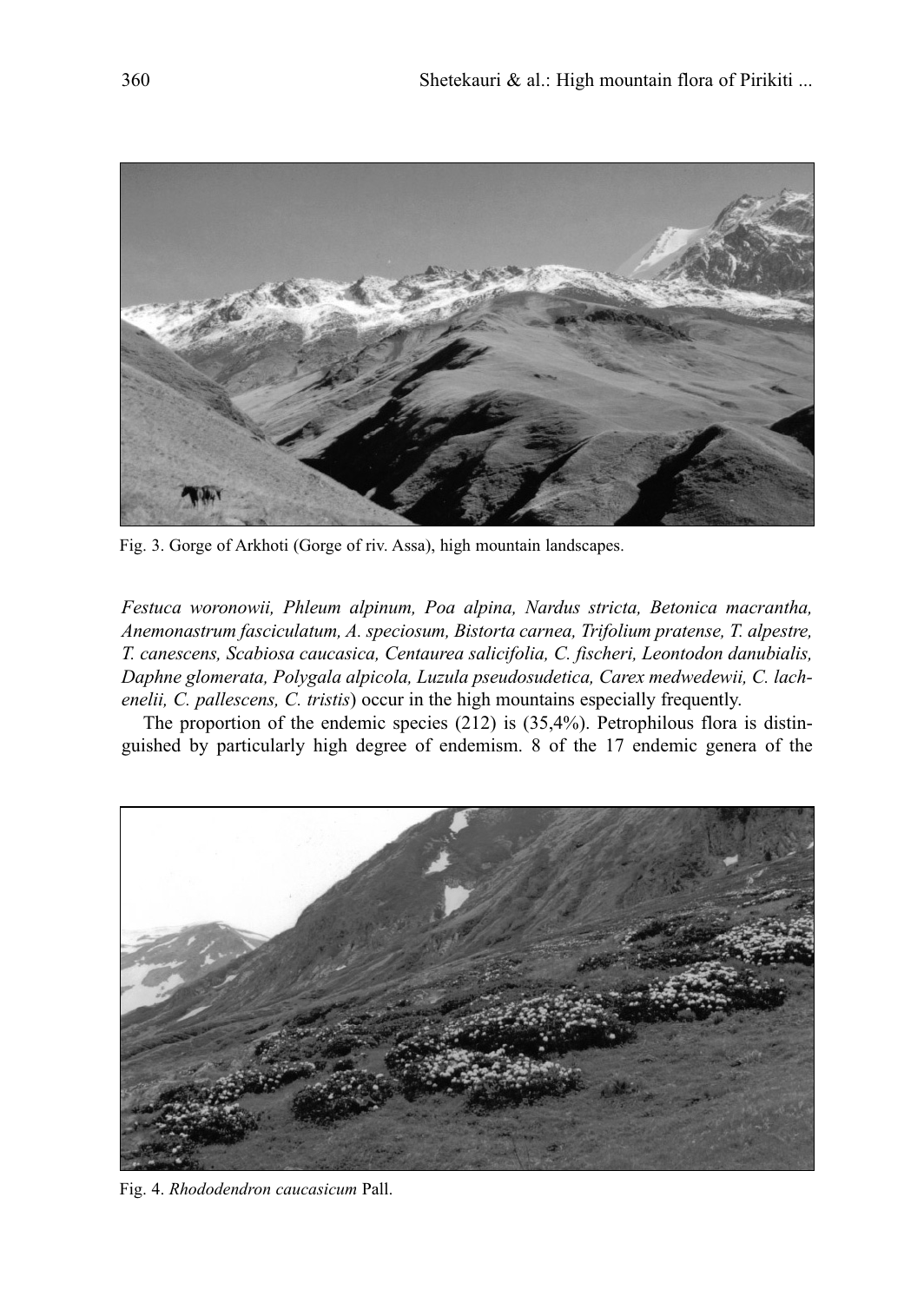Caucasus occur in Tusheti and Khevsureti; these are: *Trigonocaryum* Trautv., *Mandenovia* Alava., *Symphyoloma* C. A. Mey., *Agasyllis* Spreng., *Gadellia* Shulkina, *Kemulariella* Tamamsch., *Pseudobetckea* (Hock) Lincz., *Pseudovesicaria* Rupr. The principal refugia for these taxa are the habitats of rock-scree and skeleton substrate. 40-45% of the petrophilous flora belongs to the group of the Caucasian endemics. Rare endemic species (*Silene humilis, Pseudovesicaria digitata, Pseudobetckea caucasica, Ranunculus tebulossicus, Delphinium caucasicum, Erysimum subnivale, Campanula petrophila, C. doluchanovii, Vavilovia formosa, Primula bayernii*, etc.) are in the main distributed in the high-mountainous system composed by Tebulo, Kvakhidi, Kachu, Diklo, Kidegana. The high degree of endemism is explained by distinct geographic isolation and heterogeneity of the lithological substrate (Galushko 1969; Prima 1974; Shetekauri &Gagnidze 2000; Gagnidze & al. 2002; Shetekauri & Tsiskarauli 2004).

### **References**

- Chilikina, L. N. & Shiffers, E. V. 1962: Vegetation map of the Dagestan ASSR and explanatory text. – Moscow & Leningrad. (in Russ.)
- Czerepanov, S. K. 1995: Vascular plants of Russia and adjacent states (the former USSR). Cambridge.
- Fedorov, A. 1952: History of the Caucasian flora in the Quaternary as an example of the autochthonous development of the floristic basis of the Tertiary. – Materials on the Quaternary, **3:** 49- 86. (in Russ.).
- Ketskhoveli, N., Kharadze, A. & Gagnidze, R. (eds.) 1971-2003: Flora of Georgia, **1-14.** Tbilisi. (in Georg.).
- Gagnidze, R. 1974: Botanico-geographic analysis of the floral coenotic complex of subalpine tall herbaceous vegetation of the Caucasus. – Tbilisi. (in Russ.).
- 2000: Diversity of Georgia's flora. Pp. 21-32 in: Beroutchashvili, N., Kushlin, A. & Zazanashvili, N. (eds.), Biological and landscape diversity of Georgia. – Tbilisi.
- 2005: Vascular Plants of Georgia. A nomenclatural Checklist. Tbilisi
- —, Gviniashvili, T., Shetekauri, S. & Margalitadze, N. 2002: Endemic genera of the Caucasian flora. – Feddes Repert. **111(7-8):** 616-630.
- $-\&$  Ivanishvili, M. 1975a: Concerning the floristic element and some principles of the classification of distribution ranges. – Bull. Acad. Sci. Georgian SSR, Biol. Ser., **1-3:** 201-208. (in Russ.).
- $-\&$  1975b: Some types of distribution ranges characteristic to the flora of the Caucasus. Bull. Acad. Sci. Georgian SSR, Biol. Ser., **1-5, 6:** 373-389. (in Russ.)
- Galushko, A. 1969: Flora of the western part of the Central Caucasus, its analysis and prospects for its utilization. Abstract of the PHD thesis. – Leningrad. (in Russ.)
- Maruashvili, L. 1971: Geomorphology of Georgia. Tbilisi. (in Russ.)
- Grossheim, A. 1936: Analysis of the flora of the Caucasus. Baku. (in Russ.)
- Kharadze, A. 1960: An endemic hemoxerophilous element of the high mountainous regions of the Greater Caucasus. – Pp. 115-126 in: Tolmachev, A. (ed.), Problems of botany, **5.** – Moscow & Leningrad. (in Russ.)
- 1966: For the botanico-geographical division of the high mountains of the Greater Caucasus. Pp. 75-89 in: Tolmachev, A. (ed.), Problems of botany, **8.** – Moscow & Leningrad. (in Russ.)

Kordzakhia, M. 1961: Climate of Georgia. – Tbilisi. (in Georg.)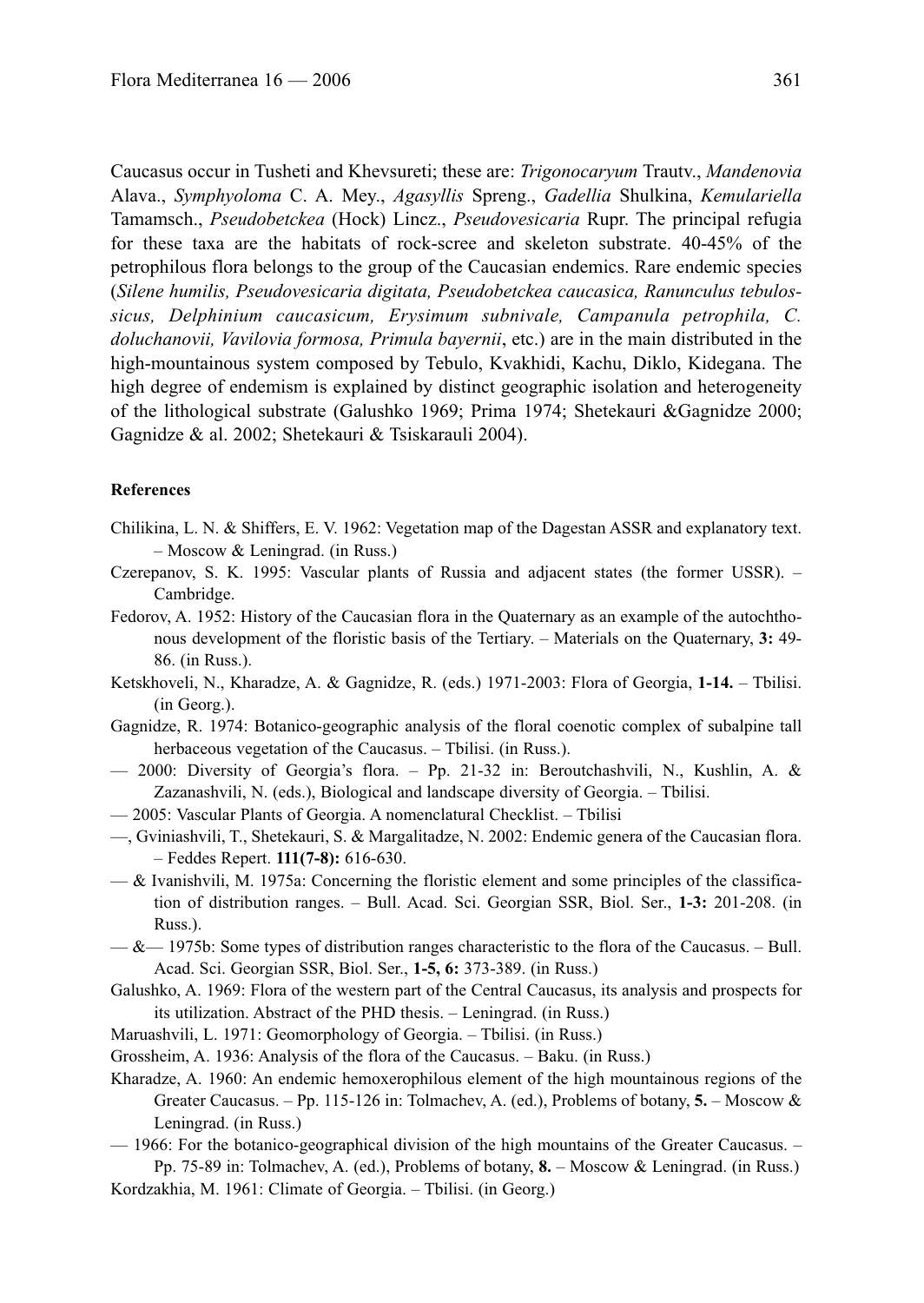- Kuznetsov, N. 1909: Principles of the division of the Caucasus into botanico-geographical provinces. – St. Petersburg, **24/1**: 174. (in Russ.)
- Ochiauri, D. A. 1985: Checklist of the flora of Pirikiti Khevsureti. Tbilisi. (in Russ.)
- Prima, V. 1974: Subnival flora of the East Caucasus, its composition, ecological-biological and geographical analysis. – Pp. 46-69 in: Galushko, A. J. (ed.) Flora and vegetation of the East Caucasus. – Ordjonikidze. (in Russ.)
- Shetekauri, Sh. 1999: Biotopes of petrofitic flora of the high mountainous Caucasus. Bull. Georgian Acad. Sci. **159(3):** 464-466.
- $-\&$  Gagnidze, R. 2000: Diversity of high mountain endemic flora of the Greater Caucasus. Pp. 151-158 in: Beroutchashvili., N, Kushlin, A. & Zazanashvili, N. (eds.), Biological and landscape diversity of Georgia. – Tbilisi.
- $-\&$  Tsiskarauli, L. 2004: Systematical and geographical structure of the high mountain meadows of the Caucasus. – Caucas. Geogr. Rev. **4:** 68-74.
- Shiffers, E. V. 1960: Concerning certain discrepancies between typological schemes and interpretations of the vegetation belts of the high mountainous regions of the Caucasus. – Pp. 127-134 in: Tolmachev, A. (ed.), Problems of botany, **5.** (in Russ.)
- Sosnovsky, D. I. 1943: Experience in dating of the principal communities of East Georgia. Proc. Acad. Sci. Georgian SSR **4(2):** 161-168. (in Russ.)
- Takhtadjan, A. L. 1946: For the history of the development of vegetation in Armenia. Yerevan. (in Russ.)
- Tarasashvili, G. M. 1956: Mountain forest and mountain meadow soils of East Georgia. Tbilisi. (in Russ.)
- Tumadjanov, I. I. 1938: Woodlands of mountainous Tusheti. Proc. Tbilisi Inst. Bot. **5:** 105-248. (in Russ.)

Addresses of the authors:

Shetekauri Shamil\*, Tsiskarauli Lela\*\*, Sangurashvili Tamar\*\*\*,

\*Department of Plant Systematics and Geography, Institute of Botany of the Georgian Academy of Sciences, Kojori Road 1, 0105 Tbilisi, Georgia. E-mail: shetekauri@yahoo.com

\*\*Department of Geography, I. Javakhishvili State University of Tbilisi, Chavchavadze Av. 1, 0179 Tbilisi, Georgia.

\*\*\*Department of Plant Systematic And Geography, Institute of Botany of the Georgian Academy of Sciences , Kojori Road 1, 0105 Tbilisi, Georgia. E-mail: tamuna\_ sangurashvili @ yahoo.com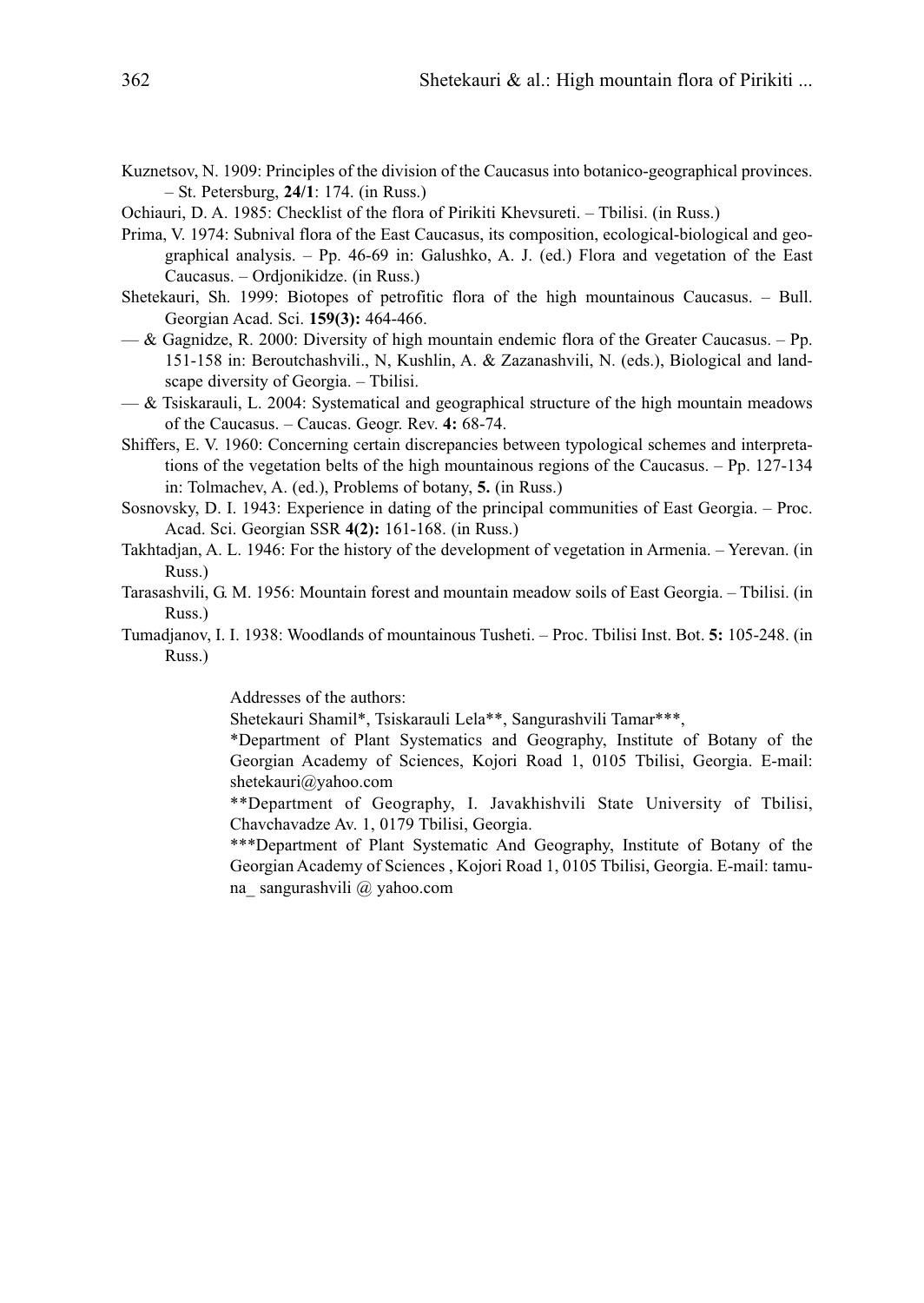#### **Appendix:**

## **Floristic List**

Abrevitions and symbols used:

| Cauc – Caucasian                                            |  |  |  |
|-------------------------------------------------------------|--|--|--|
| Eucauc – Eucaucasian or Greater Caucasian                   |  |  |  |
| Colch – Colchic                                             |  |  |  |
| $Eux - Euxinian$                                            |  |  |  |
| Holarct – Holarctic                                         |  |  |  |
| Palearct-Palearctic                                         |  |  |  |
| Europ – European                                            |  |  |  |
| Medit – Mediteranian                                        |  |  |  |
| Pancont – Pancontinetal                                     |  |  |  |
| As Min – Asia Minor                                         |  |  |  |
| West Asian- Asia Anterior                                   |  |  |  |
| centr et o.gr. cauc – Central and Eastern Greater Caucasian |  |  |  |
| w.gr. cauc. - western Caucasian group                       |  |  |  |

Pr – meadow R-L – stone, rock Rhod – rose bay shrubblery Alt – tall herbaceous vegetation Pr-alp – alpine carpet Pal – swamp

Subalp Tr – Subalpine tree Subalp Shr– Subalpine shrubblery

Subalp – subalpine belt Alp – alpine belt Subn – subnival belt

### PTERYDOPHYTA

*HUPERZIACEAE Huperzia selago* (L.) Bornh.-ex Schrak & C.Mart*.;* Pr, Rhod; Pancont; Subalp, Alp

*SELAGINELLACEAE*

*Selaginella helvetica* (L.) Spring*;* Pr; Pancont; Subalp, Alp

### *ASPLENIACEAE*

*Asplenium ruta-muraria* L.; R-L; Palearct; Subalp, Alp *A. septentrionale*(L.) Hoffm.; R-L; Holarct; Subalp, Alp *A. trichomanes* L.; R-L; Pancont; Subalp, Alp *A. viride* Huds.; R-L; Holarct; Subalp, Alp *Ceterach officinarum* Willd.; R-L; Palearct; Subalp

### *ATHYRIACEAE*

*Athyrium distentifolium* Tausch & Opiz*;* R-L, Rhod; Holarct; Subalp, Alp *A. filix-femina* (L.) Roth*;* Pr, R-L; Holarct; Subalp, Alp *Cystopteris fragilis* (L.) Bernh*.;* R-L, Rhod; Pancont; Subalp, Alp *C. montana* (Lam.) Desv*.;* R-L; Holarct; Subalp, Alp *Gymnocarpium dryopteris* (L.) Newm*.;* Rhod; Holarct; Subalp

#### *BOTRYCHIACEAE*

*Botrychium lunaria* (L.) Sw*.;* Pr; Pancont; Subalp, Alp

*CRYPTOGRAMMACEAE*

*Cryptogramma crispa* (L.) R.Br*.;* R-L; Palearct; Subalp, Alp

#### *DRYOPTERIDACEAE*

*Dryopteris assimilis* S.Walker; R-L; Holarct; Subalp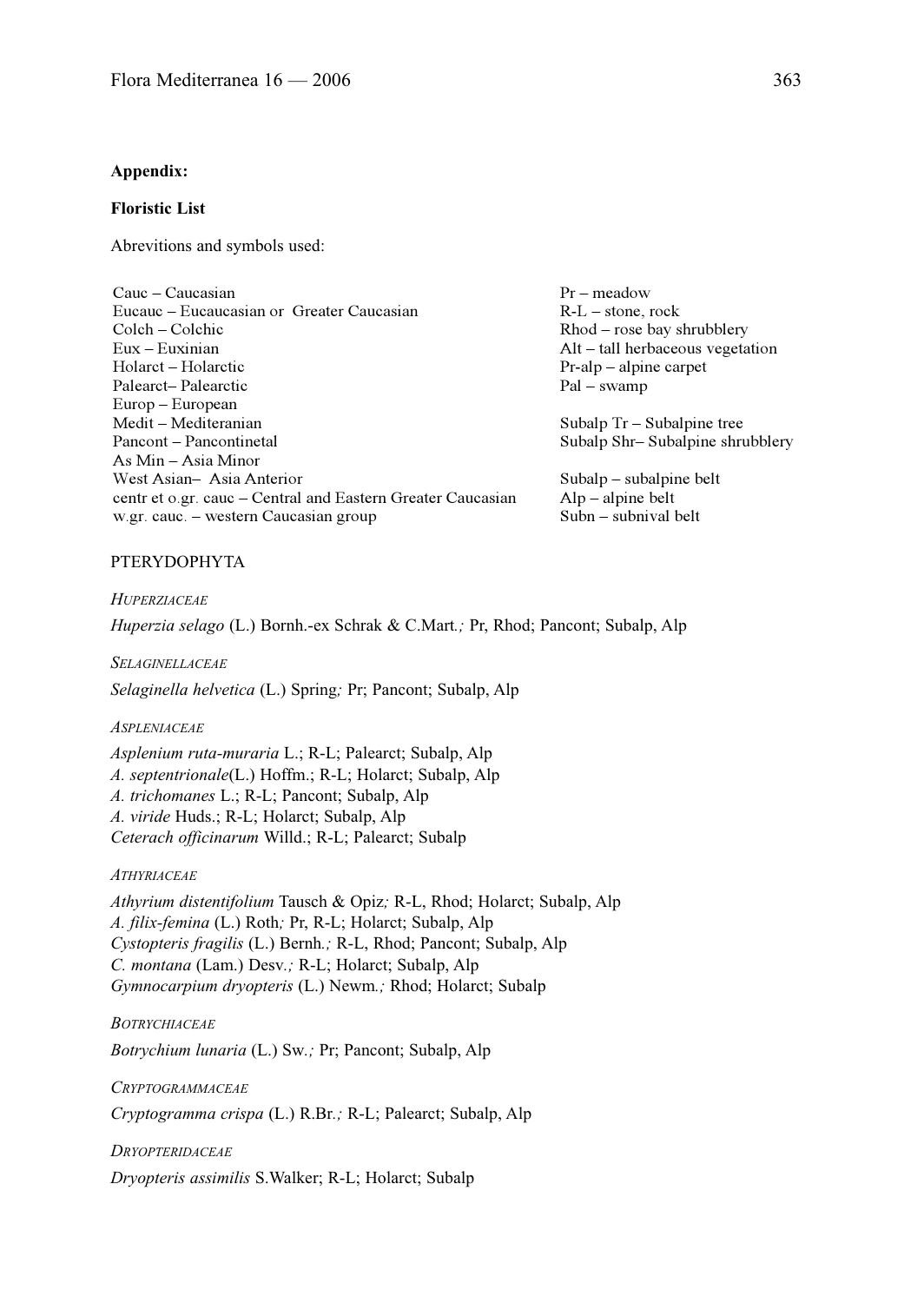*D. filix-mas* (L.) Schott; R-L; Holarct; Subalp *D. oreades* Fomin; R-L, Rhod; Eucauc; Subalp, Alp *Polystichum braunii* (Spenn.) Fee*;* R-L, R-L; Holarct; Subalp *P. lonchitis* (L.) Roth*;* R-L; Holarct; Subalp, Alp

## *LYCOPODIACEAE*

*Diphasiastrum alpinum* (L.)Holub; Rhod, R-L; Holarct; Subalp, Alp

*POLYPODIACEAE*

*Polypodium vulgare* L.; R-L; Holarct; Subalp, Alp

*THELYPTERIDACEAE*

*Oreopteris limbosperma* (All.) Holub*;* Alt; Holarct; Subalp *Phegopteris connectilis* (Michx.) Watt *;* R-L; Holarct; Subalp

## *WOODSIACEAE*

*Woodsia alpina* (Bolt.) S.F. Gray*;* R-L, Pr; Holarct; Subalp, Alp *W. fragilis* (Trev.) Moore*;* R-L; Europ; Subalp

## SPERMATORHYTA

## GYMNOSPERMAE

*CUPRESSACEAE*

*Juniperus hemysphaerica* C. Presl*;* Subalp. Shr; Cauc-As.Min; Subalp *J.oblonga* Bieb*.* ; Subalp. Shr; Cauc-As Min; Subalp, Alp *J. sabina* L.; Subalp. Shr; Palearct; Subalp, Alp

## *PINACEAE*

*Pinus sosnowskyi* Nakai; Subalp. Tr; Cauc-As Min; Subalp

## ANGYOSPERMAE

## DICOTYLEDONEAE

## *ACERACEAE*

*Acer campestre* L.; Subalp.Tr; Palearct; Subalp *A. trautvetteri* Medw.; Subalp.Tr; Cauc-West Asian; Subalp

## *APIACEAE*

*Agasyllis latifolia* (Bieb.) Boiss*.;* Pr; Cauc; Subalp *Angelica sylvestris* L.; Alt; Europ; Subalp *A.tatianae* Bordz*.;* Alt; Cauc; Subalp *Anthriscus ruprechtti* Boiss.; R-L; Cauc; Subalp *Astrantia maxima* Pall.; Pr; Cauc-As Min; Subalp *Bupleurum nordmannianum* Ledeb.; R-L; Cauc-As Min; Subalp, Alp *B. polyphyllum* Ledeb.; Pr; Cauc-West asian; Subalp, Alp *Carum carvi* L.; Pr; Palearct; Subalp, Alp *C. meifolium* (Bieb.) Boiss*.;* Pr; Cauc-As Min; Subalp, Alp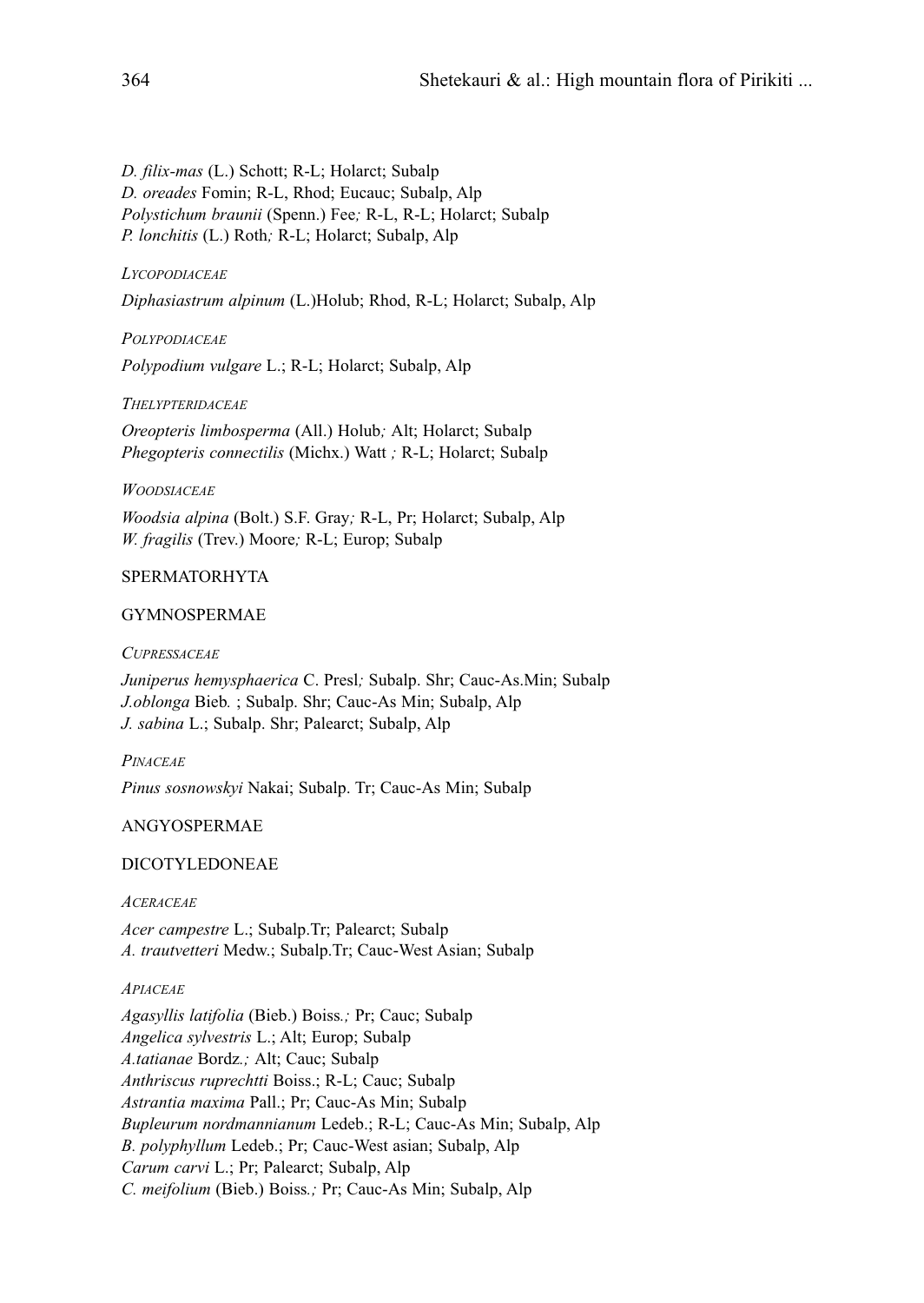*Chaerophyllum aureum* L.; Pr, Alt; Europ- Medit; Subalp *C. bulbosum* L.; Pr-alp, Pr; Cauc-As Min; Subalp, Alp *C. humile* Stev.; R-L; Cauc; Subalp *C. roseum* Bieb.; Pr; Cauc; Subalp, Alp *Chamaesciadum acaule* (Bieb.) Boiss*.;* Pr-alp, R-L; Cauc-West Asian; Alp *Eleutherospermum cicutarium* (Bieb.)Boiss.; Pr; Cauc-As Min; Subalp *Heracleum asperum* (Hoffm.) Bieb*.;* Alt; Eucauc: centr. et o.gr. cauc; Subalp *H. leskovii* Grossh.; R-L; Eucauc; Subalp *H. roseum* Stev.; Pr; Eucauc; Subalp *H. sosnowskyi* Manden.; Alt; Cauc; Subalp *Ligusticum alatum* (Bieb.) Spreng*.;* Alt; Cauc-West Asian; Subalp, Alp *Pastinaca armena* Fisch.& C.A.Mey*.;* Pr; Cauc-As Min; Subalp *Pimpinella rhodantha* Boiss.; Pr; Cauc-As..Min; Subalp *Symphyoloma graveolens* C. A. Mey*.;* R-L; Eucauc; Alp, Subn *ASTERACEAE Achillea millefolium* L.; Pr; Pancont; Subalp *A. setacea* Waldst.& Kit*.;* Pr; Europ- Medit; Subalp *Aetheopappus caucasicus* Sosn.; R-L; Eucauc; Alp *Antennaria caucasica* Boriss.; R-L; Cauc-As Min; Alp *Anthemis iberica* Bieb.; R-L; Cauc-As Min; Subalp *A. rigescens* Willd.; Pr; Cauc-West Asian; Subalp *A. sosnovskyana* Fed.; R-L; Eucauc; Subalp, Alp *Artemisia chamaemelifolia* Vill.; R-L; Cauc- West Asian; Subalp *A. splendens* Willd.; R-L, Pr; Cauc; Subalp *Aster alpinus* L.; Pr, R-L; Europ- Medit; Subalp *Carduus adpressus* C.A. Mey*.;* Pr, R-L; Cauc; Subalp, Alp *C. laciniatus* Ledeb.; R-L,Pr; Cauc-As Min; Subalp, Alp *Centaurea cheiranthifolia* Willd.; Pr, R-L; Cauc-As Min; Subalp, Alp *C. fischeri* Schlecht.; Pr, R-L, Alt; Cauc-West.Asian; Subalp, Alp *C. salicifolia* Bieb.; Pr; Palearct; Subalp *Cicerbita macrophylla* (Willd.)Wallr.; Alt; Cauc; Subalp *C. petiolata* (C.Koch) Gagnidze*;* Alt; Cauc; Subalp *C. prenanthoides* (Bieb.) Beauverd*;* Alt; Colch; Subalp *C. racemosa* (Willd.) Beauverd*;* R-L; Cauc-As Min; Subalp, Alp *Cirsium echinus* (Bieb.) Hand.-Mazz*.;* Pr; Cauc-As Min; Subalp *C. hydrophyloides* Charadze; Alt, Pal; Cauc; Subalp *C. ketzkhovelii* Charadze; Pr; Eucauc; Subalp *C. macrocephalum* C.A.Mey.; R-L; Cauc; Subalp, Alp *C. obvallatum* (Bieb.) Fisch*.;* Pr, Alt; Cauc-As Min; Subalp, Alp *C. osseticum* (Adams) Petrak*;* Alt; Eucauc; Subalp *C. pugnax* Somm.& Levier*;* Pr; Eucauc; Subalp *C. rhizocephalum* C.A.Mey.; Pr, Pal; Cauc-As Min; Subalp, Alp *C. simplex* C.A. Mey.; Pal, Pr; Cauc-As Min; Subalp, Alp *C. tomentosum* C.A.Mey.; R-L, Pr; Eucauc; Subalp *Dolichorrhiza caucasica* (Bieb.) Galushko*;* R-L,Pr; Eucauc; Subalp, Alp *D. renifolia* (C.A.Mey.) Galushko*;* R-L; Eucauc; Subalp *Doronicum macrophyllum* Fisch. ex Hornem*.;* Alt, Pr, Rhod; Medit; Subalp, Alp *D. oblongifilium* DC.; Alt, Pr; Cauc-As Min; Subalp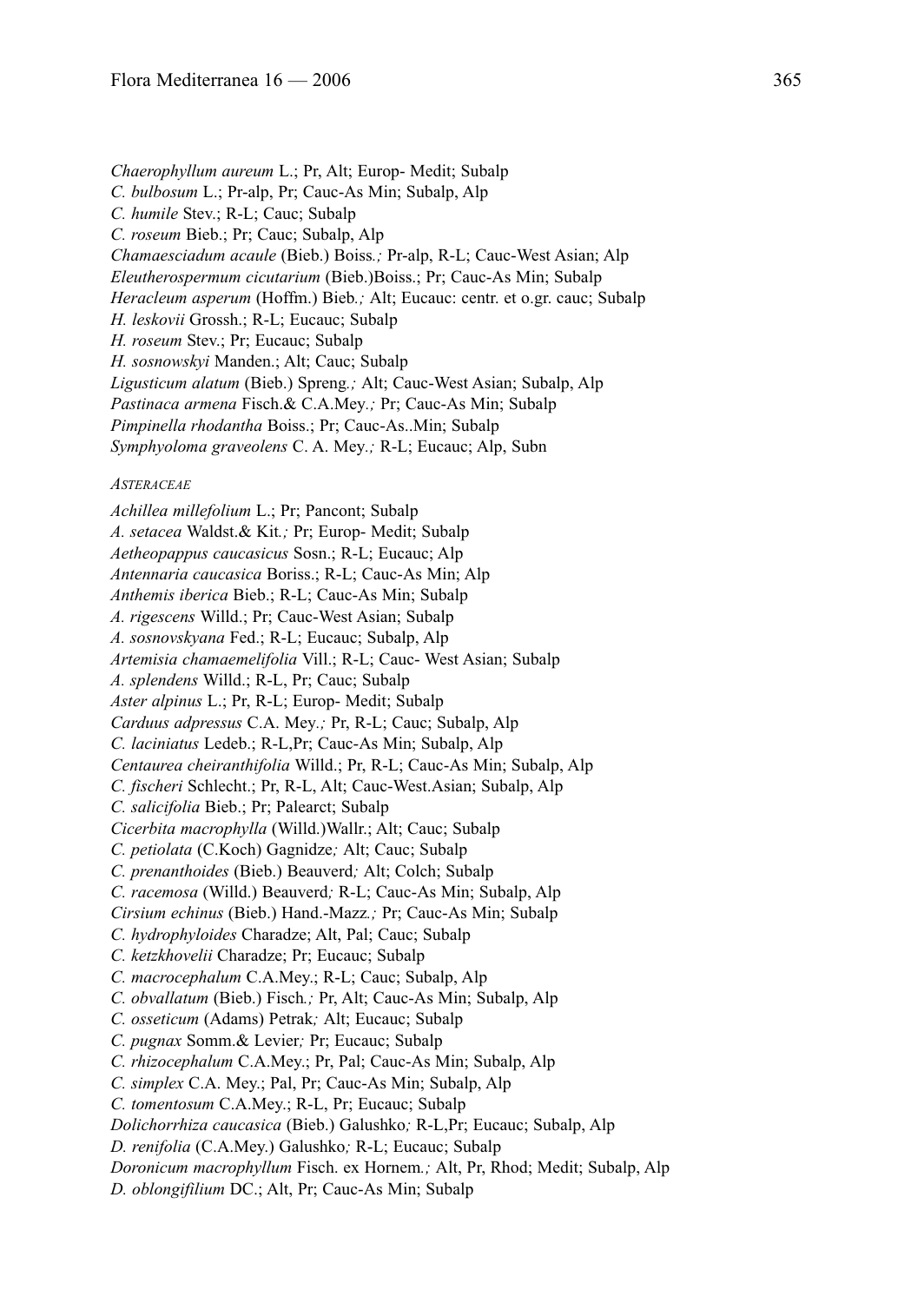*Erigeron alpinus* L.; Pr, R-L; Medit; Alp, Subn *E. caucasicus* Stev.; Pr; Cauc; Subalp, Alp *E. orientalis* Boiss.; Pr, R-L; Cauc-West Asian; Subalp, Alp, Subn *E. uniflorus* L.; R-L, Pr; Europ-Medit; Alp, Subn *E. venustus* Botsch.; Pr, R-L; Cauc; Alp, Subn *Hieracium chlorochromum* Sosn. & Zahn*;* Pr; Eucauc: centr. et o.gr. cauc ; Subalp *H. erithrocarpoides* (Litv. & Zahn) Kem.-Nath*.;* Pr; Cauc; Subalp *H. laevigatum* Willd.; Pr; Palearct; Subalp *H. pilosella* L.; Pr; Palearct; Subalp *H. prenanthoides* Vill.; Pr; Europ; Subalp *H. ruprechtii* Boiss.; Pr; Cauc; Subalp *H. sabiniforme* (Zahn) Kem.-Nath*.;* Pr; Europ; Subalp *Inula grandiflora* Willd.; Pr; Cauc-As Min; Subalp *I.. orientalis* Lam.; Pr; Cauc-As Min; Subalp *Jurinea exuberans* (Trautv.) Sosn*.;* R-L; Eucauc; Subalp *J. filicifolia* Boiss.; R-L; Eucauc: centr .et o.gr. cauc ; Alp, Subn *Jurinella moschus* (Habl.)Bobr.; R-L; Cauc-West Asian; Alp, Subn *J. subacaulis* (Fisch. & C.A.Mey.) Jljin; R-L; Cauc-As Min; Alp, Subn *Kemulariella rosea* (Stev. ex Bieb.) Tamamsch*.;* R-L; Cauc; Subalp *Lamyropsis sinuata* (Trautv.) M.Dittrich*;* R-L; Eucauc; Subalp *Lapsana grandiflara* Bieb.; Pr; Europ-Medit; Subalp *Leontodon hispidus* L.; Pr; Europ-Medit; Subalp, Alp *Ligularia sibirica* (L.) Cass*.;* Pal; Palearct; Subalp *Omalotheca caucasica* (Somm.& Levier) Czer*.;* R-L, Pr; Cauc; Subalp, Alp *O. supina* (L.) DC*.;* R-L, Pr; Holarct; Subalp, Alp, Subn *Petasites albus* (L.) Gaertn*.;* Pal, Alt; Europ-Medit; Subalp *Podospermum alpigenum* C. Koch*;* Pr, Pr-alp; Cauc-West Asian; Subalp, Alp *P. grigoraschvilii* Sosn.; Pr, R-L; Eucauc : o.gr. cauc; Subalp, Alp *P. meyeri* C. Koch*;* Pr, R-L; Cauc; Alp, Subn *Psephellus sosnowskyi* Chuchrukidze; Pr; Cauc; Subalp *P. salviifolius* Boiss.; Pr; Cauc; Subalp, Alp *Ptarmica biserrata* (Bieb.) DC*.;* Pr, Alt; Cauc-As Min; Subalp, Alp *P. ptarmicifolia* (Willd.) Galushko*;* R-L, Pr; Cauc-As Min; Subalp *Pyrethrum aromaticum* Tzvel.; R-L, Pr; Eucauc:o.gr.cauc; Alp, Subn *P. coccineum* (Willd.) Worosch*.;* Pr; Cauc-As Min; Subalp *P. demetrii* Manden.; R-L; Eucauc : o.gr. cauc; Subalp *Scorzonera filifolia* Boiss.; R-.L; Cauc; Subalp, Alp *Senecio kolenatianus* C.A. Mey*.;* Pr; Cauc; Subalp *S. lapsanoides* DC.; Pr, R-L; Cauc; Subalp *S. sosnovskyi* Sof.; R-L; Eucauc; Alp, Subn *S. taraxacifolius* (Bieb.) DC*.;* R-L, Pr; Cauc-West Asian; Subalp, Alp, Subn *Solidago caucasica* Kem-Nath.; Pr; Cauc-As Min; Subalp, Alp *S. virgaurea* L. *;* Pr; Palearct; Subalp *Taraxacum confusum* Schischk. *;* Pr; Cauc; Subalp, Alp *T. porphyranthum* Boiss.; R-L, Pr; Palearct; Subalp, Alp *T. stevenii* DC. *;* Pr-alp, R-L; Europ-Medit; Subalp, Alp *Tephroseris auranthiaca* (Hoppe ex Willd.) Griseb. & Schenk*;* Pr; Palearct; Subalp *T. cladobotrys* (Ledeb.) Griseb. & Shenk*;* Alt, Pr; Cauc; Subalp *T. karjaginii* (Sof.) Holub*;* R-L; Eucauc; Subalp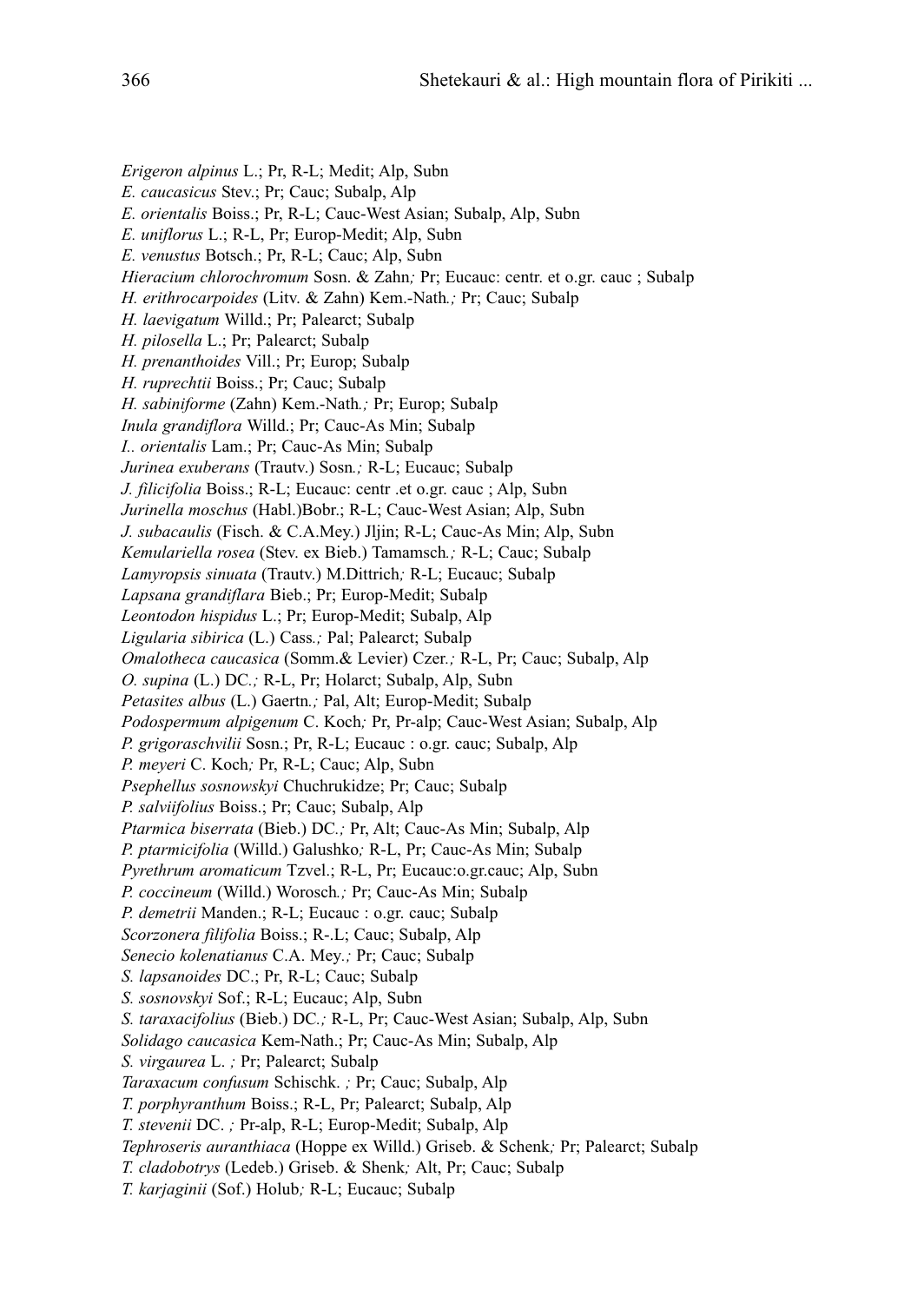*T. subfloccosa* (Schischk.) Gagnidze & Gagua*;* Alt; Cauc; Subalp *Tragopogon. filifolius* Rehm. ex Boiss*.;* Pr; Cauc; Subalp, Alp *T. otschiaurii* Kuth.; Pr; Eucauc: o.gr. cauc; Subalp, Alp *T. reticulatus* Boiss. & Huet*. ;* Pr; Cauc-As Min; Subalp, Alp *Tripleurespermum caucasicum* (Willd.) Hayek.; Pr-alp, Pr, R-L; Cauc-As Min; Alp, Subn

## *BETULACEAE*

*Betula litwinowii* Doluch. *;* Subalp.Tr; Cauc-As Min; Subalp *B. pendula* Roth *;* Subalp.Tr; Palearct; Subalp, Alp *B. raddeana* Trautv. *;* Subalp.Tr; Cauc; Subalp

## *BORAGINACEAE*

*Cerinthe glabra* Mill.; R-L, Pr; As Min-Europ; Subalp, Alp *C. minor* L.; R-L, Pr; Medit-West.Asian; Subalp *Myosotis alpestris* F.W.Schmidt *;* Pr-alp, Pr; Holarct; Subalp, Alp, Subn *M. caespitosa* K.F. Schultz *;* Pr, Pal; Pancont; Subalp *M. sparsiflora* Pohl *;* Pr; Palearct; Subalp *Nonea versicolor* (Stev.) Swett *;* Pr; Cauc-West Asian; Subalp *Symphytum asperum* Lepech.; Alt, Pal; Cauc-As Min; Subalp *Trigonocaryam involucratum* (Stev.)Kusn.; R-L; Eucauc; Subalp, Alp

### *BRASSICACEAE*

*Alliaria brachycarpa* Bieb.; R-L; Eucauc; Subalp, Alp, Subn *Alyssum murale* Waldst.& Kit *;* Pr; Medit-West Asian; Subalp *A. trichostachyum* Rupr.; R-L, Pr; Eux; Subalp *Arabis caucasica* Schlecht.; R-L; Medit; Subalp *Barbarea ketzkhovelii* Mardalejschvili; R-L; Eucauc: centr. et o.gr. cauc; Subalp, Alp, Subn *Cardamine impatiens* L.; Pal, Pr; Palearct; Subalp *C. pectinata* Pall.ex DC*. ;* Pr, Pal; Cauc-West Asian; Subalp *C. uliginosa* Bieb.; Pal, Pr; Cauc-West Asian; Subalp, Alp *Dentaria bipinnata* C.A. Mey.; R-L; Cauc; Alp, Subn *D. microphylla* Willd.; R-L; Eucauc; Alp, Subn *Draba bryoides* DC.; R-L; Eucauc; Subalp, Alp *D. hispida* Willd.; R-L; Cauc-As Min; Subalp *D. nemorosa* L.; R-L; Holarct; Subalp *D. sibirica* (Pall.) Thell*.;* R-L; Palearct; Subalp, Alp, Subn *D. siliquosa* Bieb.; R-L; Cauc-West Asian; Alp, Subn *D. supranivalis* Rupr.; R-L; Eucauc; Alp, Subn *Erysimum ibericum* (Adams) DC*.;* R-L; Cauc; Subalp, Alp, Subn *E. subnivale* Prima; R-L; Eucauc: o. gr. cauc; Alp, Subn *Eunomia rotundifolia* C.A. Mey*.;* R-L; Cauc; Subalp, Alp, Subn *Hesperis matronalis* L.; Alt, Pr; Palearct; Subalp *H. voronovii* N.Busch; Pr, R-L; Cauc-As Min; Subalp *Murbeckiella huetii* (Boiss.) Rothm*.;* R-L; Palearct; Alp, Subn *Pseudovesicaria digitata* (C.A.Mey.)Rupr.; R-L; Eucauc-Cauc Min; Alp, Subn *Sisymbrium erucastrifolium* (Rupr.)Trautv*.;* R-L; Eucauc; Subalp *S. irio* L.; Pr; Palearct; Subalp *Sobolewskia caucasica* (Rupr.) N.Busch*;* R-L; Cauc; Subalp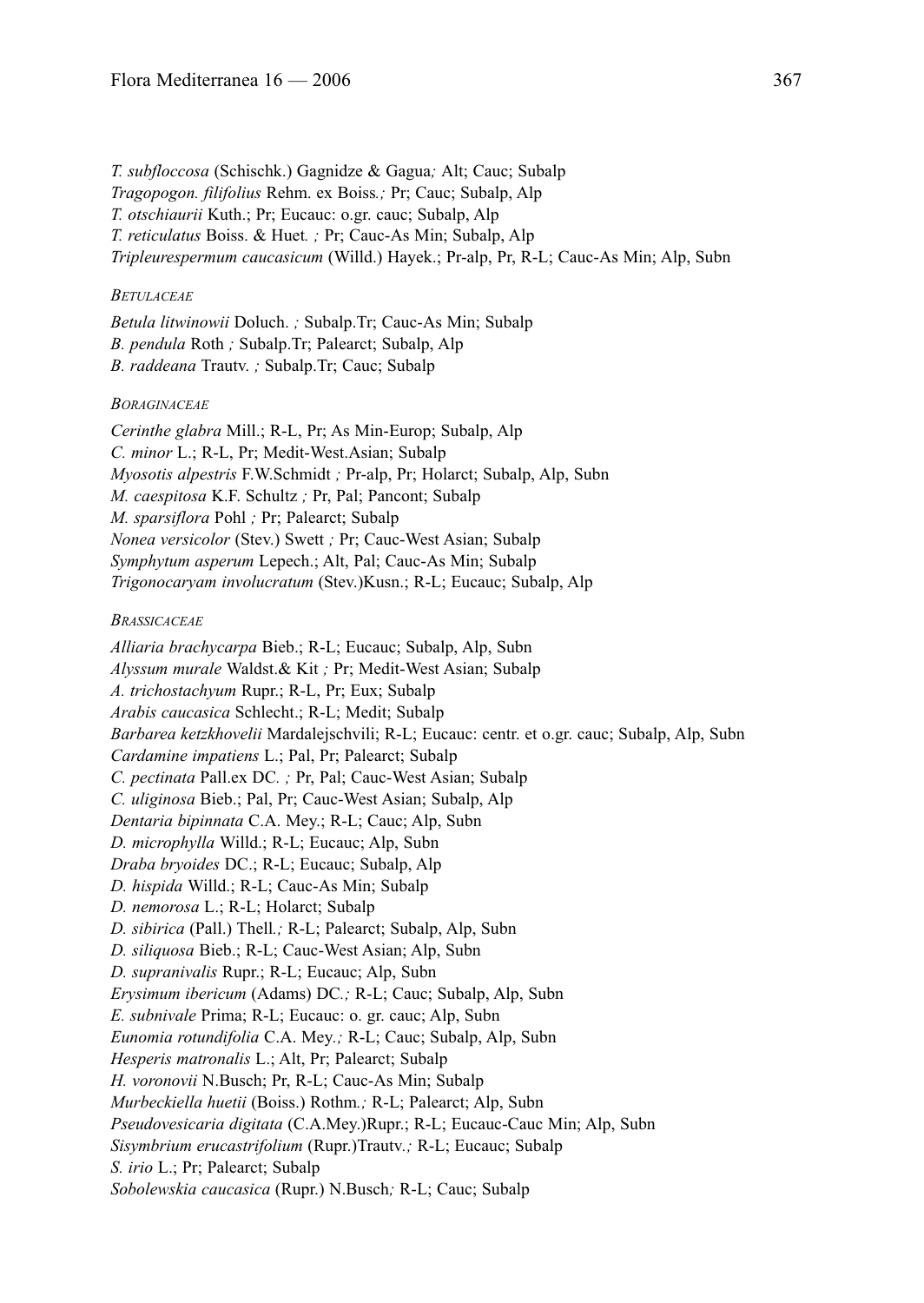*CAMPANULACEAE*

- *Asyneuma campanuloides* (Bieb.ex Sims) Bornm*.;* Pr; Cauc; Subalp, Alp
- *Campanula alliarifolia* Willd.; Pr; Cauc-West.Asian; Subalp
- *C. argunensis* Rupr.; R-L; Eucauc: o. gr. cauc; Subalp, Alp
- *C. aucheri* A. DC*.;* Pr, R-L; Eucauc: o. gr. cauc; Subalp, Alp
- *C. bellidifolia* Adams; R-L; Eucauc; Subalp, Alp
- *C. biebcrschteiniana* Schult.; Pr-alp, R-L; Cauc-As Min; Subalp, Alp, Subn
- *C. charadzeae* Grossh.; R-L; Eucauc; Subalp
- *C. ciliata* Stev.; R-L; Cauc; Subalp, Alp
- *C. collina* Sims; Pr; Cauc-West Asian; Subalp, Alp
- *C. cordifolia* C.Koch; Pr; Cauc; Subalp
- *C. doluchanovii* Charadze; R-L; Eucauc: centr. et o. gr.cauc; Subalp, Alp
- *C. elatior* (Fomin) *.*Grossh*.;* R-L, Pr; Eucauc; Subalp
- *C. hohenackeri* Fisch. & C.A. Mey*.;* R-L; Cauc-West Asian; Subalp
- *C. latifolia* L.; Alt, Pr; Palearct; Subalp
- *C. ochroleuca* Kem-Nath.; R-L, Pr; Cauc; Subalp, Alp
- *C. petrophila* Rupr.; R-L; Eucauc; Subalp, Alp
- *C. rapunculoides* L.; R-L, Pr; Palearct; Subalp
- *C. sarmatica* Ker-Gawl.; R-L; Eucauc; Subalp
- *C. saxifraga* Bieb.; R-L; Eucauc; Subalp, Alp
- *C. stevenii* Bieb.; Pr; Cauc-West Asian; Subalp, Alp
- *C. trautvetteri* Grossh.ex Fed*.;* Pr; Cauc-As Min; Subalp, Alp
- *Gadellia lactiflora* (Bieb.) Schulkina*;* Alt, Pr; Cauc-As Min; Subalp

#### *CARYOPHYLLACEAE*

*Arenaria rotundifolia* Bieb.; R-L, Pr; Medit; Subalp

- *A. serpyllifolia* L.; Pr, R-L; Holarct; Subalp
- *Cerastium arvense* L.; Pr; Holarct; Subalp, Alp
- *C. hemschinicum* Schischk.; Pr, Alt; Cauc-West Asian; Subalp
- *C. kasbek* Parott; R-L; Eucauc; Subalp
- *C. multiflorum* C.A. Mey*.;* R-L; Eucauc; Subalp, Alp
- *C. polymorphum* Rupr.; R-L; Eucauc; Subalp, Alp, Subn
- *C. purpurascens* Adams; Pr-alp, Pr; Cauc; Subalp, Alp, Subn
- *C. salavaticum* Rupr.; R-L; Eucauc; Subalp, Alp, Subn
- *Dianthus caucaseus* Smith; Pr; Eucauc; Subalp, Alp
- *D. cretaceus* Adams; Pr, R-L; Cauc; Subalp
- *D. dagestanicus* Charadze; R-L, Pr; Eucauc; Subalp
- *D. ruprechtii* Schischk.; Pr; Eucauc; Subalp
- *Dichodon cerastoides* (L.) Reichenb*.;* Pr-alp, R-L; Holarct; Subalp, Alp, Subn
- *Eremogone lychnidea* (Bieb.) Rupr*.;* R-L, Pr-alp; Cauc-As Min; Subalp, Alp, Subn
- *Gypsophila elegans* Bieb.; R-L; Cauc-West Asian; Subalp
- *G. tenuifolia* Bieb.; R-L; Cauc-As Min; Subalp, Alp
- *Herniaria caucasica* Rupr.; R-L; Palearct; Subalp, Alp, Subn
- *Melandrium album* (Mill.) Garcke*;* Pr; Holarct; Subalp
- *Minuartia aizoides* (Boiss.) Bornm*.;* Pr-alp, R-L; Cauc-As Min; Subalp, Alp
- *M. biebersteinii* (Rupr.) Schischk*.;* R-L; Eucauc; Subalp
- *M. buschiana* Schischk.; R-L; Eucauc; Subalp, Alp
- *M. circassica* (Albov) Woronow*;* Pr-alp, R-L; Cauc-West Asian; Subalp, Alp, Subn
- *M. imbricata* (Bieb.) Woronow*;* R-L; Cauc-West Asian; Subalp, Alp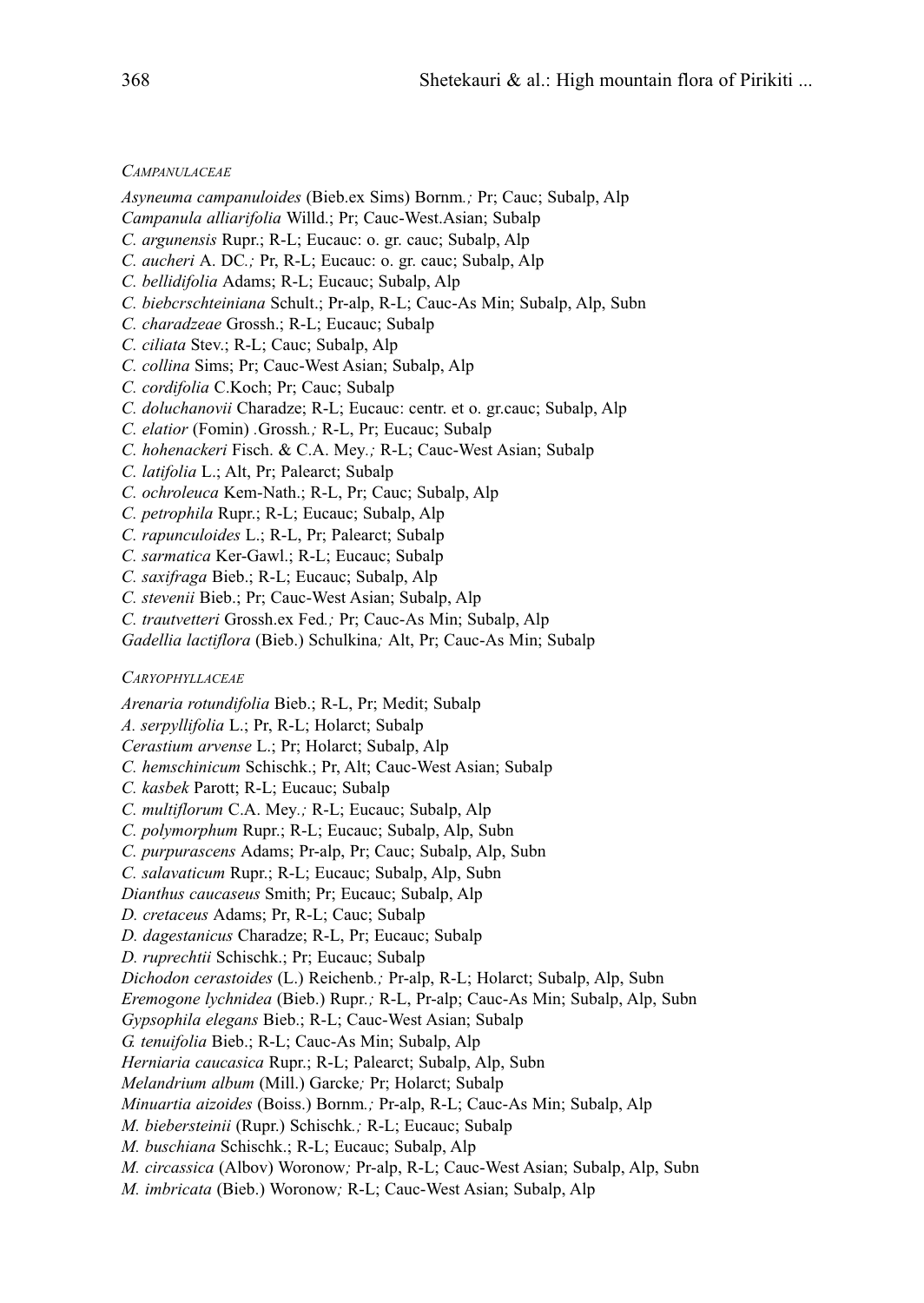*M. inamoena* (C.A. Mey.) Woronow; R-L; Cauc; Subalp, Alp *M. oreina* (Mattf.) Schischk*.;* Pr-alp, R-L; Cauc-West Asian; Subalp, Alp, Subn *M. verna* (L.) Hiern*.;* R-L; Palearct; Alp *Oberna lacera* (Stev.) Ikonn*.;* R-L; Eucauc; Subalp, Alp *O. multifida* (Adams) Ikonn*.;* Pr, Alt; Cauc-As Min; Subalp *O. wallichiana* (Klotzsch) Ikonn*.;* Pr; Cauc-West Asian; Subalp *Petrorhagia saxifraga* (L.) Link*;* R-L; Cauc-As Min; Subalp *Sagina procumbens* L.; Pr, R-L; Pancont; Subalp *S .* saginoides (L.) karst*.;* Pr, Pal; Holarct; Subalp *Silene caucasica* (Bunge) Boiss*.;* Pr, R-L; Eucauc: o. gr. cauc; Subalp, Alp *S. humilis* C. A. Mey*.;* R-L; Eucauc; Subalp, Alp, Subn *S. italica* (L.) Pers*.;* Pr; Medit-West Asian; Alp *S. linearifolia* Otth; R-L; Eucauc; Alp, Subn *S. lychnidea* C. A. Mey*.;* R-L; Eucauc: centr. cauc; Alp, Subn *S. pygmaea* Adams; R-L; Eucauc; Subalp, Alp *S. ruperechtii* Schischk; R-L, Pr; Cauc-As-min; Subalp, Alp *Stellaria anagalloides* C. *A.* Mey*.;* Pr; Cauc; Subalp

## *CRASSULACEAE*

*Pseudorosularia pilosa* (Bieb) Gurgenidze*;* R-L; As Min-Cauc; Subalp, Alp *Sedum acre* L.; R-L; Holarct; Subalp, Alp

- *S. annuum* L.; R-L; Medit-Europ; Subalp
- *S. caucasicum* (Grossh.) Boriss*.;* R-L; Cauc-As Min; Subalp
- *S. gracile* C.A. Mey*.;* R-L; Cauc-As Min; Subalp
- *S. hispanicum* L.; R-L; Medit-West Asian; Subalp, Alp
- *S .involucratum* Bieb.; R-L; Cauc; Subalp, Alp
- *S. oppositifolium* Sims.; R-L; Cauc-West Asian; Subalp
- *S. pallidum* Bieb.; R-L; Medit-West Asian; Subalp
- *S. stevenianum* Rouy *&*Camus*;* R-L; Cauc-Medit-As.Min; Subalp
- *S. stoloniferum* S.G. Gmel*.;* R-L; Cauc-As Min; Subalp
- *S. tenellum* Bieb.; R-L; West.As -Cauc; Subalp, Alp, Subn
- *Sempervivum caucasicum* Rupr.; R-L; Cauc; Subalp, Alp
- *S. pumilum* Bieb.; R-L; Cauc; Subalp, Alp

## *DIPSACACEAE*

*Cephalaria gigantea* (Ledeb.) Bobr*.;* Alt, Pr; Cauc; Subalp, Alp *Knautia montana* (Bieb.) DC*.;* Alt, Pr; Cauc; Subalp *Scabiosa bipinnata* C. Koch*;* Pr; Cauc-As Min; Subalp, Alp *S. caucasica* Bieb.; Pr; Cauc-As Min; Subalp, Alp *S. owerinii* Boiss.; Pr; Eucauc: o. gr. cauc; Alp

#### *EMPETRACEAE*

*Empetrum caucasicum* Juz.; Rhod; Cauc-As Min; Subalp, Alp

## *ERICACEAE*

*Rhododendron caucasicum* Pall.; Rhod; Cauc-As Min; Subalp, Alp *R. luteum* Sweet; Subalp.Shr; Europ-Medit-Cauc; Alp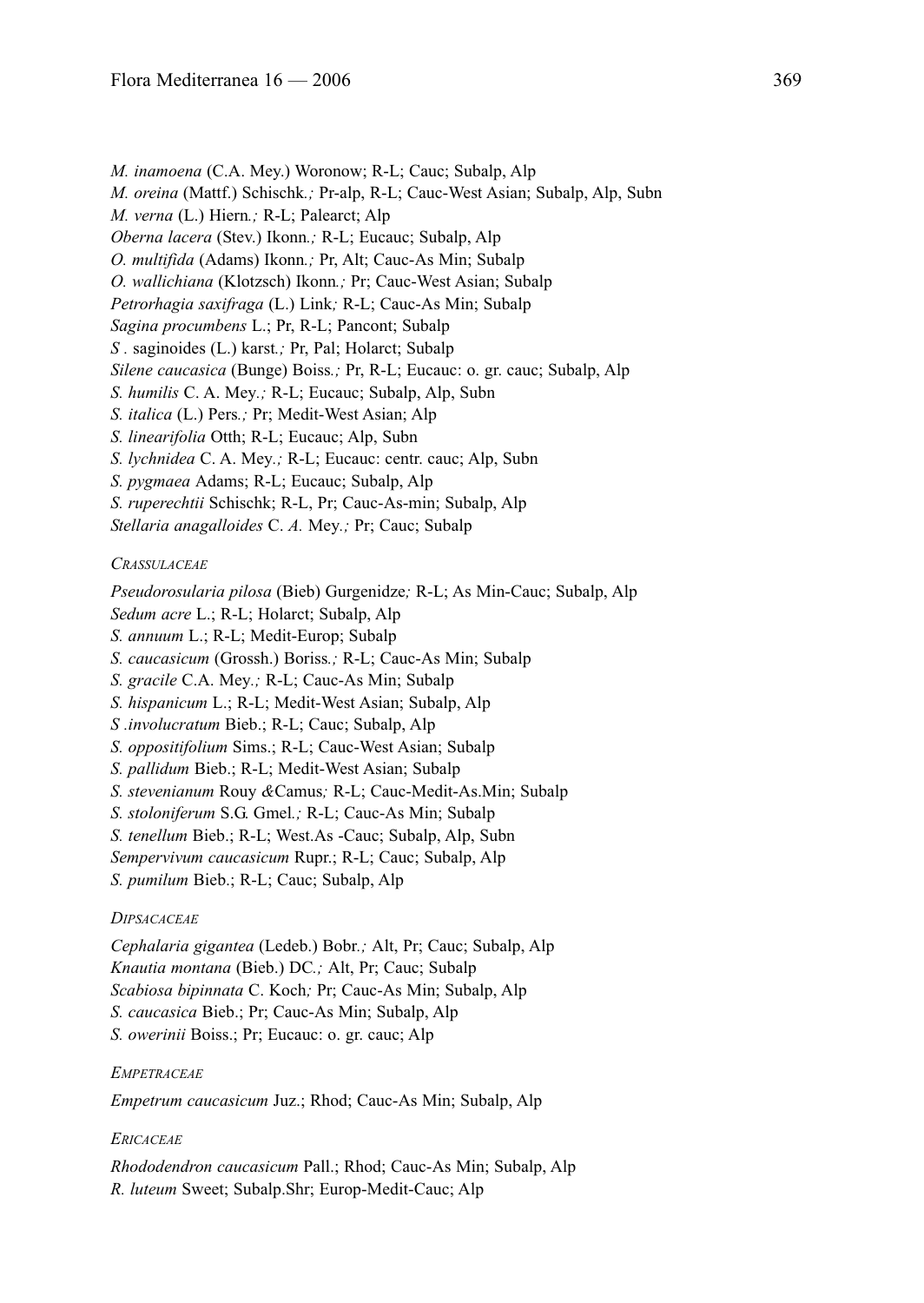## *EUPHORBIACEAE*

- *Euphorbia glaberrima* C. Koch*;* Pr; Cauc; Subalp
- *E. macroceras* Fisch.& C.A. Mey*.;* Alt; Cauc; Subalp
- *E. oblongifolia* (C.Koch) C. Koch*;* Pr, R-L; Cauc-As Min; Subalp, Alp
- *E. squamosa* Willd.; Pr; Cauc-As Min; Subalp

## *FABACEAE*

*Amoria ambigua* (Bieb.) Sojak*;* Pr, R-L; Cauc-As Min; Subalp, Alp *A. ruprechtii* (Tamamsh.& Fed.) Roskov *;* Pr, R-L; Holarct; Subalp, Alp *Anthyllis macrocephala* Wend.; Pr; Europ; Subalp, Alp *A. variegata* Boiss. ex Groossh*.;* Pr; Cauc-As Min; Subalp, Alp *Astracantha denudata* (Stev.) Podlech; R-L; Cauc-As.Min; Subalp *Astragalus alpinus* L.; R-L; Europ; Subalp, Alp *A. brachytropis* (Stev.) C. A. Mey*.;* Pr, R-L; Cauc; Alp, Subn *A. captiosus* Boriss.; Pr, R-L; Eucauc; Subalp *A. chordorrhizus* Fisch. & Bunge*;* R-L, Pr; Eucauc; Subalp, Alp *A. kazbekii* A. Charadze*;* R-L; Eucauc; Subalp, Alp *A. ketzkhovelii* A.Charadze *;* Pr,R-L; Cauc; Subalp *A. levieri* Freyn ex Somm. & Levier*;* R-L; Cauc; Alp *A. oreades* C. A. Mey*.;* R-L; Cauc-As Min; Subalp, Alp *A. supinus* Bunge; R-L; Eucauc; Subalp, Alp *Gelega orientalis* Lam.; Pr; Cauc; Subalp *Hedysarum caucasicum* Bieb.; Pr, R-L; Eucauc; Subalp, Alp *Lathyrus aureus* (Stev.) Bransza*;* Pr; Holarct; Subalp *L. cyaneus* (Stev.) C. Koch*;* Pr; Cauc-As Min; Subalp *L. pratensis* L.; Pr; Holarct; Subalp *Lotus caucasicus* Kuprian. ex Juz*.;* Pr, R-L; Cauc; Subalp, Alp *Medicago glutinosa* Bieb.; Pr; Eucauc; Subalp *M. lupulina* L.; Pr; Holarct; Subalp *Melilotus officinalis* (L.) Pall.; Pr; Pancont; Subalp *Onobrychis bieberschteinii* Sirj.; Pr; Cauc; Subalp *Oxytropis cyanea* Bieb.; R-L; Cauc-As Min; Subalp, Alp *O. dasypoda* Rupr. ex Boiss*.;* R-L; Eucauc; Subalp, Alp *Trifolium campestre* Schreb.; Pr; Medit-As Min; Subalp *T. canescens* Willd.; Pr; Cauc-As Min; Subalp, Alp *T. pratense* L.; Pr; Holarct; Subalp *T. spadiceum* L.; Pr, Pal; Palearct; Subalp, Alp *T. trichocephalum* Bieb.; Pr; Cauc-West Asian; Subalp, Alp *Vavilova formosa* (Stev.) Fed*.;* R-L; Cauc-As Min; Alp *Vicia abbreviata* Fish. & Spreng*;* Pr; Europ-West Asian; Subalp *V. alpestris* Stev.; Pr; Cauc-As Min; Subalp, Alp *V. balansae* Boiss.; Pr; Cauc-As Min; Subalp *V. grossheimii* Ekvtim.; Pr; Cauc; Subalp, Alp *V. sepium* L.; Pr; Palearct; Subalp *V. sosnowskyi* Ekvtim.; Pr; Eucauc; Subalp

## *FAGACEAE*

*Quercus macranthera* Fisch.& C. A. Mey. ex Hohen*.;* Arb; Cauc-West Asian; Subalp, Alp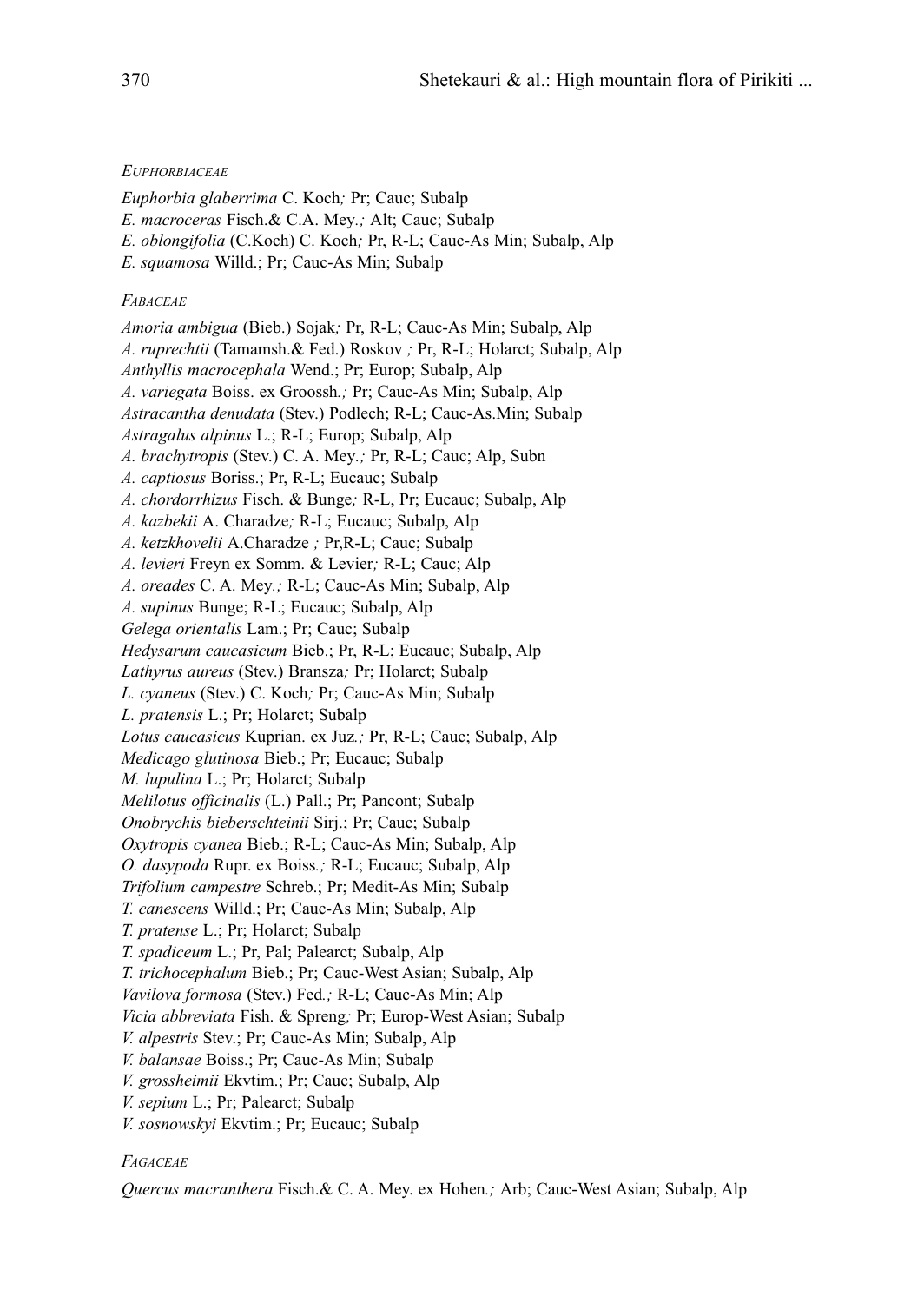#### *FUMARIACEAE*

*Corydalis alpestris* C.A. Mey*.;* R-L, Pr; Medit-West. As; Alp, Subn *C. conorhiza* Ledeb.; R-L, Pr; Cauc-As Min; Alp *C. emanuelii* C. *A.* Mey*.;* R-L, Pr; Eucauc; Subalp, Alp

## *GENTIANACEAE*

*Gentiana angulosa* Bieb.; Pr, Pr-alp; Cauc-West Asian; Subalp, Alp *G. aquatica* L.; Pr; Cauc-West Asian; Subalp, Alp *G. cruciata* L.; Pr; Palearct; Subalp *G. septemfida* Pall.; Pr; Cauc-As Min; Subalp, Alp *Gentianella biebersteinii* (Bunge) Holub*.;* Pr, Pr-alp; Cauc-As Min; Subalp, Alp, Subn *G. caucasea* (Lodd. ex Sims) Holub*;* Pr, R-L; Cauc-West Asian; Subalp, Alp, Subn *Gentianopsis blepharophora* (Bordz.) Galushko*;* Pr; Cauc-As Min; Subalp, Alp *Lomatogonium carinthiacum* (Wulf) Reichenb*.;* Pr; Palearct; Subalp, Alp *Swertia iberica* Fisch. *& C. A.* Mey*.;* Pal, Pr; Cauc-As Min; Subalp, Alp

#### *GERANIACEAE*

*Geranium gymnocaulon* DC.; Pr, Rhod; Cauc-As Min; Subalp, Alp

- *G. ibericum* Cav.; Pr; Cauc-West Asian; Subalp, Alp
- *G. kemulariae* Charadze; Pr; Cauc; Subalp

*G. platypetallum* Fisch. *& C.A.* Mey*.;* Pr; Cauc-West Asian; Subalp

*G. pyrenaicum* Burm.; Pr; Medit-Europ; Subalp

*G. robertianum* L.; Pr; Holarct; Subalp, Alp

- *G. ruprechtii* (Woronow) Grossh*.;* Pr; Cauc; Subalp, Alp
- *G. sylvaticum* L.; Pr; Palearct; Subalp

### *GROSSULARIACEAE*

*Ribes alpinum* L.; Fr; Palearct; Subalp *R. bieberschteinii* Berl. ex DC*.;* Fr; Cauc-West Asian; Subalp

#### *HELLEBORACEAE*

*Aconitum confertiflorum* (DC.) Gayer*;* Alt, Pr; Europ-Medit; Subalp *A. nasutum* Fisch.ex Reichenb*.;* Alt; Cauc; Subalp *A. orienatale* Mill.; Alt; Cauc-As Min; Subalp *A. tuscheticum* (N. Busch) N. Busch*.;* Pr, Alt; Eucauc; Subalp *Aquilegia caucasica* Bieb.; Pr; Cauc; Subalp, Alp *Caltha palustris* L.; Pal, Pr; Holarct; Subalp, Alp *C. polypetala* Hochst.; Pal, Pr; Cauc-West Asian; Subalp, Alp *Delphinium caucasicum* C.A. Mey*.;* R-L; Eucauc; Alp, Subn *D. speciosum* Bieb.; Alt; Eucauc; Subalp, Alp *Trollius ranunculinus* (Smith) Stearn*;* Pal, Pr; West Asian-Cauc; Subalp

#### *HYPERICACEAE*

*Hypericum hirsutum* L; Pr; Palearct; Subalp, Alp *H. linarioides* Bosse; Pr; Medit; Subalp, Alp *H. montanum* L.; Pr; Europ-Medit; Subalp *H. perforatum* L.; Pr; Holarct; Subalp *H. ptarmicifolium* Rupr.; Pr, R-L; Medit; Subalp, Alp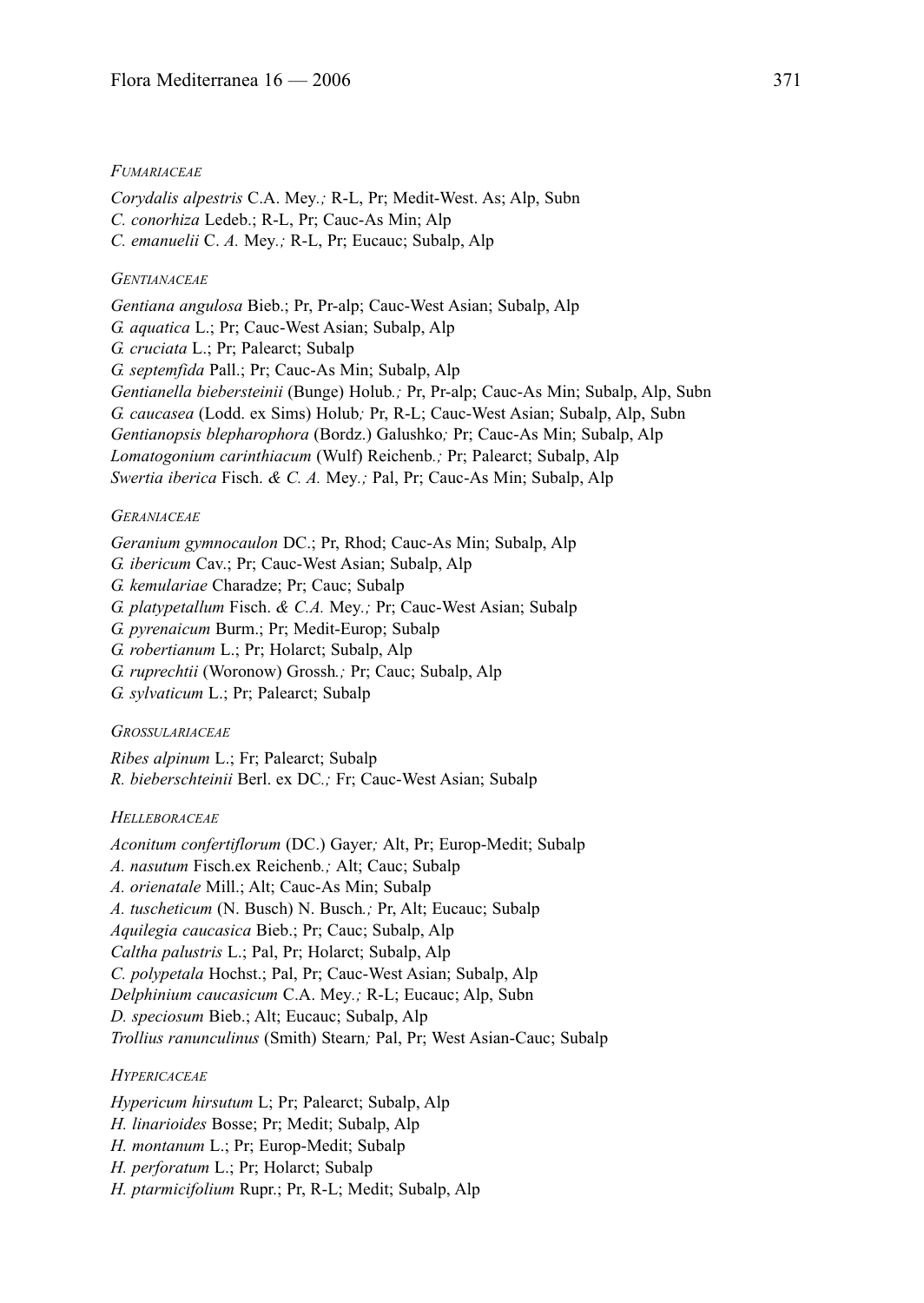### *LAMIACEAE*

*Ajuga genevensis* L.; Pr, R-L; Palearct; Subalp, Alp, Subn *A. orientalis* L.; Pr, R-L; Medit; Subalp, Alp *Betonica macranta* C. Koch*;* Pr; Cauc-As Min; Subalp, Alp *B. ossetica* (Bornm.) Chinth*.;* R-L; Eucauc; Subalp, Alp *Dracocephalum austriacum* L.; Pr; Palearct; Subalp *Lamium tomentosum* Willd.; R-L; Cauc- As Min; Alp, Subn *Nepeta biebersteiniana* (Trautv.) Pojark*.;* R-L; Eucauc; Subalp *N. grandiflora* Bieb.; Pr, Alt; Europ; Subalp *N. supina* Stev.; R-L; Cauac-As Min; Subalp *Prunella vulgaris* L.; Pr; Pancont; Subalp, Alp *Scutellaria leptostegia* Juz.; R-L; Eucauc; Subalp, Alp *S. raddeana* Juz.; Pr; Eucauc; Subalp *Stachys balansae* Boiss.& Kotschy*.;* Pr; Medit; Subalp *S. spectabilis* Choisy & DC*.;* Pr; Cauc-West Asian; Subalp *Thymus caucasicus* Willd.ex Ronn*.;* R-L; Cauc; Subalp, Alp *T. nummularius* Bieb.; R-L; Eucauc; Subalp, Alp *Ziziphora puschkinii* Adams; R-L; Cauc; Subalp, Alp

## *LINACEAE*

*Linum hypericifolium* Salisb.; Pr; Cauc-As Min; Subalp, Alp

*LYTHRACEAE*

*Lythrum salicaria* L.; Pal, Pr; Pancont; Subalp

#### *ONAGRACEAE*

*Chamaenerion angustifolium* (L.) Holub*;* Pr, Alt; Holarct; Subalp, Alp *C. dodonaei* (Vill.) Holub*;* R-L, Pr; Europ-Medit; Subalp *Epilobium algidum* Bieb.; Pr, R-L, Pal; As Min-Cauc; Subalp, Alp *E. anagallidifolium* Lam.; R-L, Pr, Pal; Palearct; Subalp, Alp *E. gemmascens* C.A. Mey*.;* Pr, R-L, Pal; Cauc-As Min; Subalp, Alp

#### *OXALIDACEAE*

*Oxalis acetosella* L.; Rhod, Pr; Holarct; Subalp

#### *PAPAVERACEAE*

*Papaver fugax* Poir.; R-L; Cauc-As Min; Subalp, Alp *P. oreophilum* Rupr.; R-L; Eucauc; Subalp, Alp

#### *PLANTAGINACEAE*

*Plantago lanceolata* L.; Pr; Holarct; Subalp *P. saxatilis* Bieb.; R-L, Pr; Medit; Subalp, Alp, Subn

#### *POLYGALACEAE*

*Polygala alpicola* Rupr.; Pr; Cauc-As Min; Subalp, Alp *P. ameonissima* S. Tamamsch*;* Pr; Eucauc; Subalp *P. transcaucasica* Tamamsch.; Pr; Cauc-As Min; Subalp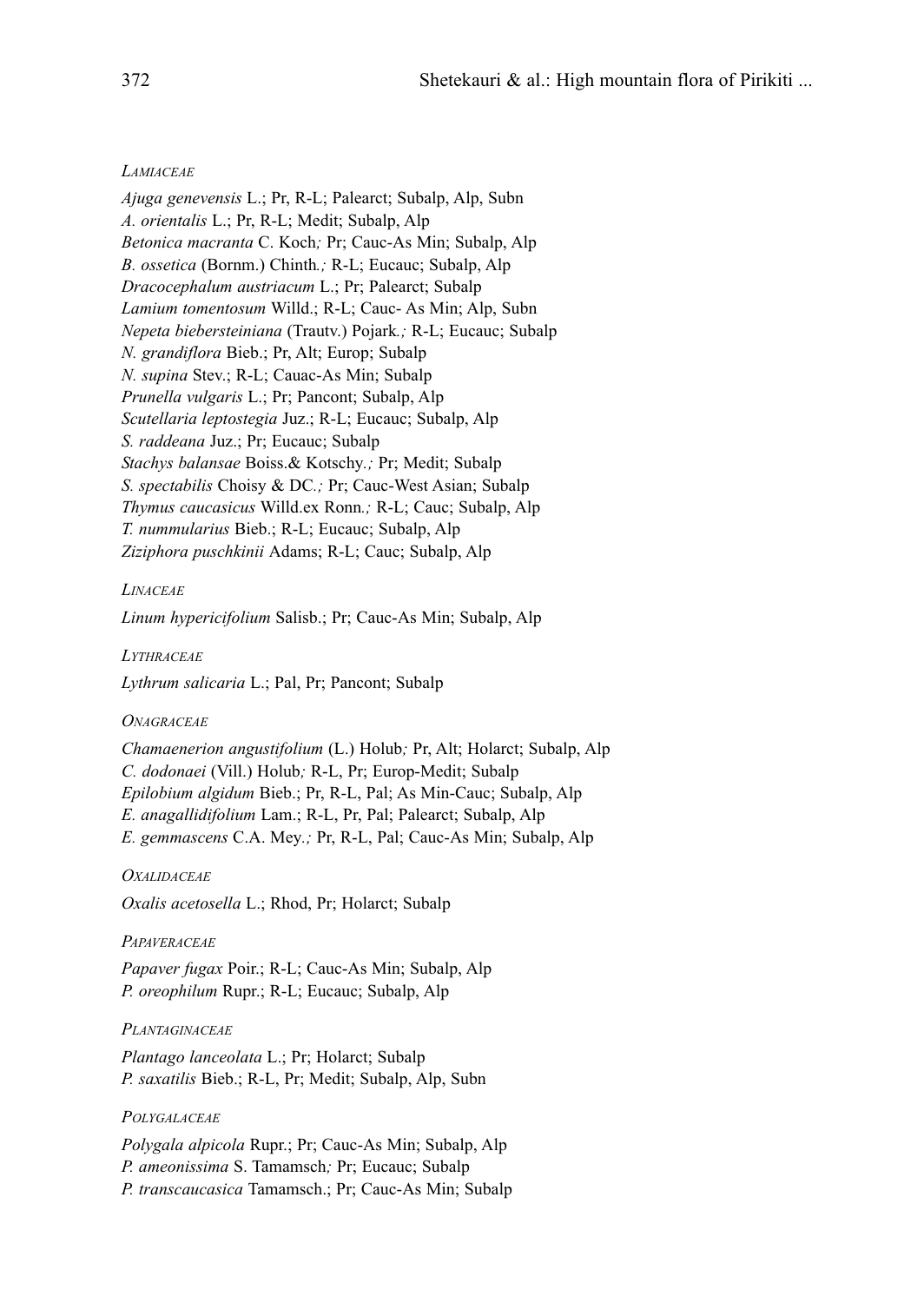#### *POLYGONACEAE*

*Bistorta carnea* (C. Koch*.)* Kom*;* Pr, Rhod; Medit; Subalp, Alp *B. vivipara* (L.) S.F. Gray *;* Pr; Holarct; Subalp *Oxyria digina* (L.) Hill*.;* R-L; Palearct; Subalp, Alp, Subn *Polygonum alpinum* All.; Pr; Cauc-West Asian; Subalp, Alp *Rumex acetosa* L. *;* Pr; Holarct; Subalp *R. acetosella* L.; Pr; Palearct; Subalp, Alp *R. alpinus* L.; Alt, Pr; Europ-Medit; Subalp, Alp

### *PRIMULACEAE*

*Androsace albana* Stev.; R-L, Pr; Cauc-As Min; Subalp, Alp *A. villosa* L.; R-L, Pr; Holarct; Subalp, Alp *Lysimachia verticillaris* Spreng.; Pr; Cauc-As Min; Subalp *Primula algida* Adams; Pr-alp, Pr, R-L; Palearct; Subalp, Alp *P. amoena* Bieb.; Pr; Cauc; Subalp, Alp *P. auriculata* Lam.; Pal, Pr; Cauc-West Asian; Subalp, Alp *P. bayernii* Rupr.; R-L; Eucauc; Alp, Subn *P. cordifolia* Rupr.; Pr; Cauc; Subalp *P. farinifolia* Rupr.; R-L; Eucauc; Subalp *P. luteola* Rupr.; R-L; Eucauc; Subalp *P. macrocalyx* Bunge; Pr; Cauc-West Asian; Subalp *P. meyeri* Rupr.; R-L, Pr; Eucauc: o. gr. cauc; Subalp, Alp, Subn *P. ruprechtii* Kusn.; Pr, R-L; Cauc; Subalp, Alp

*PYROLACEAE*

*Pyrola minor* L.; Rhod; Palearct; Subalp *P. rotundifolia* L.; Rhod; Holarct; Subalp

*RANUNCULACEAE*

*Anemonastrum fasciculatum* (L.) Holub*;* Pr; Cauc-West Asian; Subalp, Alp *A. speciosum* (Adams ex G. Pritz.) Galushko*;* Pr, R-L; Cauc; Subalp *Anemonoides caucasica* (Rupr.) Holub*;* Pr; Cauc-West Asian; Subalp, Alp *Pulsatilla albana* (Stev.) Bercht.& Presl*;* Pr, R-L; Eucauc; Subalp, Alp *P. violacea* Rupr.; R-L, Pr; Eucauc; Subalp, Alp *Ranunculus baidarae* Rupr.; Pr; Cauc; Subalp *R. brachylobus* Boiss. & Hohen*.;* Pr, R-L; Cauc-West Asian; Subalp, Alp *R. caucasicus* Bieb.; Pr; Cauc; Subalp, Alp *R. crassifolius* (Rupr.) Grossh*.;* Pr; Cauc; Subalp, Alp *R. grandiflorus* L.; Pr; Cauc; Subalp, Alp *R. oreophilus* Bieb.; Pr-alp, R-L; Eucauc; Subalp, Alp, Subn *R. osseticus* Ovcz.; Pr; Eucauc; Subalp *R. tebulossicus* Prima; R-L; Eucauc: o. gr. cauc; Alp, Subn *Thalictrum alpinum* L.; R-L, Pr; Palearct; Subalp, Alp *T. buschianum* Kem.-Nath.; R-L, Pr; Cauc; Subalp, Alp *T. foetidum* L.; R-L, Pr; Europ-Medit; Subalp, Alp

## *RHAMNACEAE*

*Rhamnus depressa* Grub.; Fr; Eucauc: centr. et o. gr. cauc; Subalp, Alp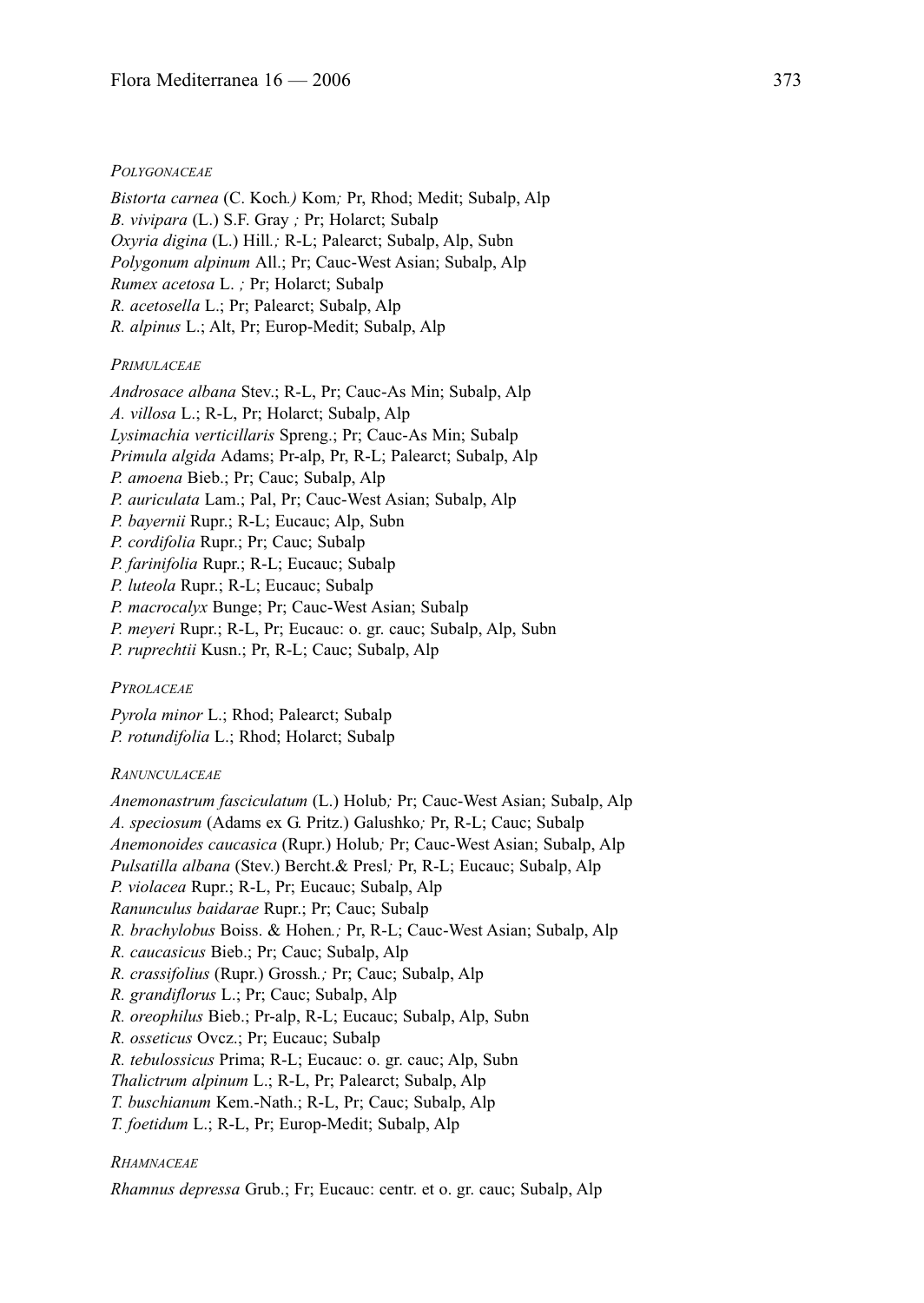## *ROSACEAE*

*Alchemilla caucasica* Bus.; R-L, Pr; Cauc-As Min; Subalp, Alp *A. debilis* Juz.; R-L; Cauc; Alp, Subn *A. divaricans* Bus.; Pr; Cauc; Subalp, Alp *A. erythropoda* Juz.; Pr; Medit; Subalp, Alp *A. retinervis* Bus.; R-L, Pr; Cauc-As Min; Subalp, Alp *A. sericata* Reichenb. ex Bus.; R-L, Pr; Cauc-As Min; Subalp, Alp *A. sericea* Willd.; R-L; Cauc-West Asian; Alp, Subn *Comarum palustre* L.; Pal, Pr; Palearct; Subalp *Dryas caucasica* Juz.; R-L, Rhod; Eucauc; Subalp, Alp *Potentilla adscharica* Somm. *&* Levier*;* Pr; Cauc-West Asian; Subalp *P. caucasica* Juz.; Pr; Cauc; Subalp *P. crantzii* (Grantz.) *G.Beck* ex Fritsch*;* R-L; Palearct; Subalp, Alp *P. gelida* C. A. Mey*.;* R-L, Pr; Palearct; Alp, Subn *P. ruprechtii* Boiss.; Pr; Cauc-As Min; Subalp, Alp *Rosa boissieri* Crep.; Subalp. Shr; Europ-Medit; Subalp *R. buschiana* Chrshan.; Subalp. Shr; Cauc; Subalp, Alp *R. mollis* Smith; Subalp. Shr; Europ-Madit; Subalp *R. oplisthes* Boiss.; Subalp. Shr; Eucauc; Subalp *R. pulverulenta* Bieb.; Subalp. Shr; Cauc-As Min; Subalp *R. tuschetica* Boiss.; Subalp. Shr; Eucauc; Subalp, Alp *Rubus saxatilis* L.; Subalp. Shr; Holarct; Subalp, Alp *Sibbaldia parviflora* Willd.; Pr-alp, R-L; Cauc-As Min; Subalp, Alp, Subn *S. semiglabra* C. A*.* Mey*.;* Pr-alp, R-L; Cauc-As Min; Alp, Subn *Sorbus caucasigena* Kom. ex Gatsch*.;* Subalp. Tr; Cauc; Subalp, Alp *Spiraea hypericifolia* L.; Subalp.Tr; Palearct; Subalp

## *RUBIACEAE*

*Asperula albovii* Manden.; R-L; Eucauc; Subalp, Alp

*A. kemulariae* Manden.; R-L; Eucauc; Subalp, Alp

*A. prostrata* (Adams) C*.* Koch*;* R-L; Cauc-West Asian; Subalp

*Cruciata coronata* (Sibth. & Smith) Ehrend*.;* R-L; Cauc. As. Min; Alp, Subn

*C. laevipes* Opiz *;* Pr, R-L; Europ-Medit; Subalp

*Galium mollugo* L.; Pr; Europ-Medit; Subalp

- *G. valantoides* Bieb.; R-L; Cauc; Subalp
- *G. verum* L.; Pr; Holarct; Subalp

## *SALICACEAE*

*Populus tremula* L.*;* Subalp. Tr; Palearct; Subalp *Salix caprea* L.; Subalp.Tr; Palearct; Subalp *S. kazbekensis* A. Skvorts*.;* Subalp. Shr; Cauc; Alp, Subn *S. kuznetzowii* Laksch.; Subalp.Tr; Eucauc; Subalp, Alp

*SANTALACEAE*

*Thesium alpinum* L.; Pr, R-L; Europ; Subalp, Alp

## *SAXIFRAGACEAE*

*Saxifraga cartilaginea* Willd.; R-L; Cauc-West Asian; Subalp, Alp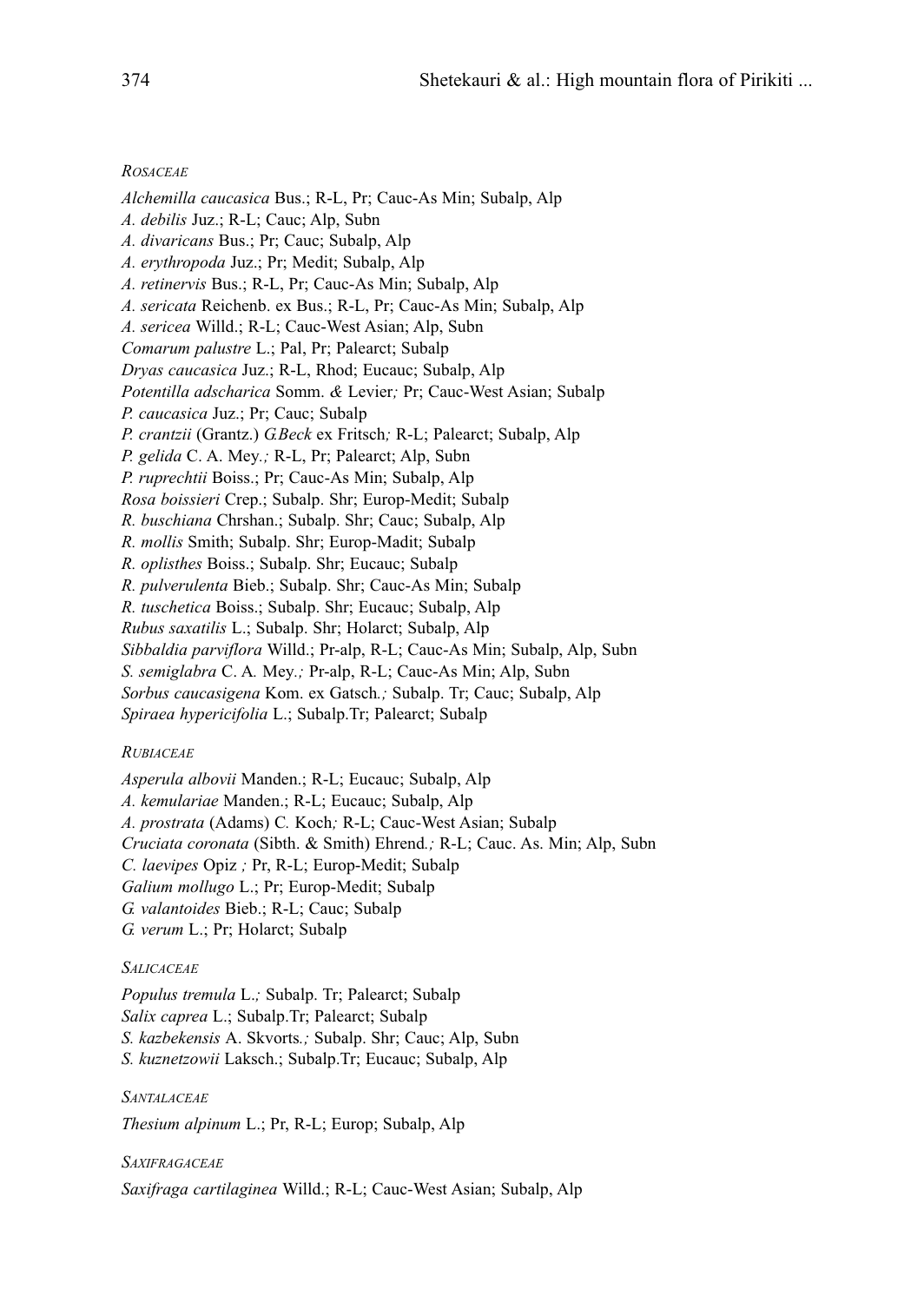- *S. exarata* Vill.; R-L; Europ-Medit; Subalp, Alp, Subn
- *S. flagellaris* Willd. ex Sternb*.;* Pr, R-L; Holarct; Alp, Subn
- *S. juniperifolia* Adams; R-L; Cauc; Subalp, Alp, Subn
- *S. kolenatiana* Regel; R-L; Medit -As Min; Subalp, Alp
- *S. moschata* Wulf.; R-L; Palearct; Subalp, Alp, Subn
- *S. ruprechtiana* Manden.; R-L; Eucauc: centr. et o. gr. cauc ; Alp, Subn
- *S. sibirica* L.; R-L; Eucauc; Subalp, Alp, Subn
- *S. subverticillata* Boiss*.;* R-L; Eucauc; Subalp, Alp, Subn

*SCROPHULARIACEAE*

*Euphrasia amblyodonta* Juz.; R-L, Pr; Cauc-As Min; Subalp, Alp *E. caucasica* Juz.; Pr; Eucauc; Subalp *E. hirtella* Jord. ex Reut*.;* Pr, R-L; Europ-Medit; Subalp, Alp *E. ossica* Juz.; Pr, R-L; Eucauc; Subalp, Alp *E. petiolaris* Wettst.; R-L, Pr; Cauc-West Asian; Subalp, Alp *E. woronowii* Juz.; R-L; Eucauc; Subalp, Alp *Melampyrum caucasicum* Bunge; Pr; Cauc; Subalp *Pedicularis caucasica* Bieb.; Pr; Cauc; Subalp, Alp *P. condensata* Bieb.; Pr, R-L; Cauc-As Min; Subalp, Alp *P. crassirostris* Bunge; Pr-alp, Pr, R-L; Cauc; Alp, Subn *P. eriantha* (Boiss. & Buhse) T. N. Pop.; Pr; Cauc; Subalp *P. nordamanniana* Bunge; Pr-alp, Pr, R-L; Cauc-As Min; Alp, Subn *Rhinanthus alectorolophus* (Scop.) Poll*.;* Pr; Palearct; Subalp *R. minor* L.; Pr; Europ; Subalp *R. schischkinii* Vass.; Pr; Eucauc; Alp, Subn *Rhynchocorys elephas* (L.) Griseb*.;* Pr, Pal; Cauc-As Min; Subalp, Alp *R. orientalis* (L.) Benth*.;* Pr; Cauc-As Min; Subalp *R. stricta* (C. Koch) Albov*;* Pr; Cauc-As Min; Subalp *Scrophuloria lateriflora* Trautv.; R-L, Pr; Cauc; Subalp *S.minima* Bieb*.;* R-L; Eucauc; Alp, Subn *S.olympica* Boiss*.;* R-L; Cauc-As Min; Alp, Subn *S.ruprechtii* Boiss*.;* R-L, Pr; Cauc; Alp, Subn *S. scopolii* Hoppe ex Pers*.;* Pr; Palearct; Subalp, Alp *Verbascum pyramidatum* Bieb.; Pr; Cauc-As Min; Subalp *V. wilhelmsianum* C. Koch*;* Pr; Eucauc; Subalp *Veronica gentianoides* Vahl.; Pr, R-L; Cauc-West Asian; Subalp, Alp, Subn *V. peduncularis* Bieb.; Pr, R-L; Cauc-As Min; Subalp *V. petraea* (Bieb.) Stev*.;* Pr; Eucauc; Subalp, Alp *V. schistosa* E. Busch*;* R-L; Eucauc; Alp, Subn

*V. telephiifolia* Vahl; R-L; Eucauc; Alp, Subn

### *THYMELAEACEAE*

*Daphne glomerata* Lam.; Fr,Pr; Cauc-West Asian; Subalp, Alp *D. mezereum* L.; Fr,Pr; Europ-Medit; Subalp

## *VACCINIACEAE*

*Vaccinium myrtillus* L.; Rhod; Holarct; Subalp, Alp *V. vitis-idaea* L.; Rhod; Holarct; Subalp, Alp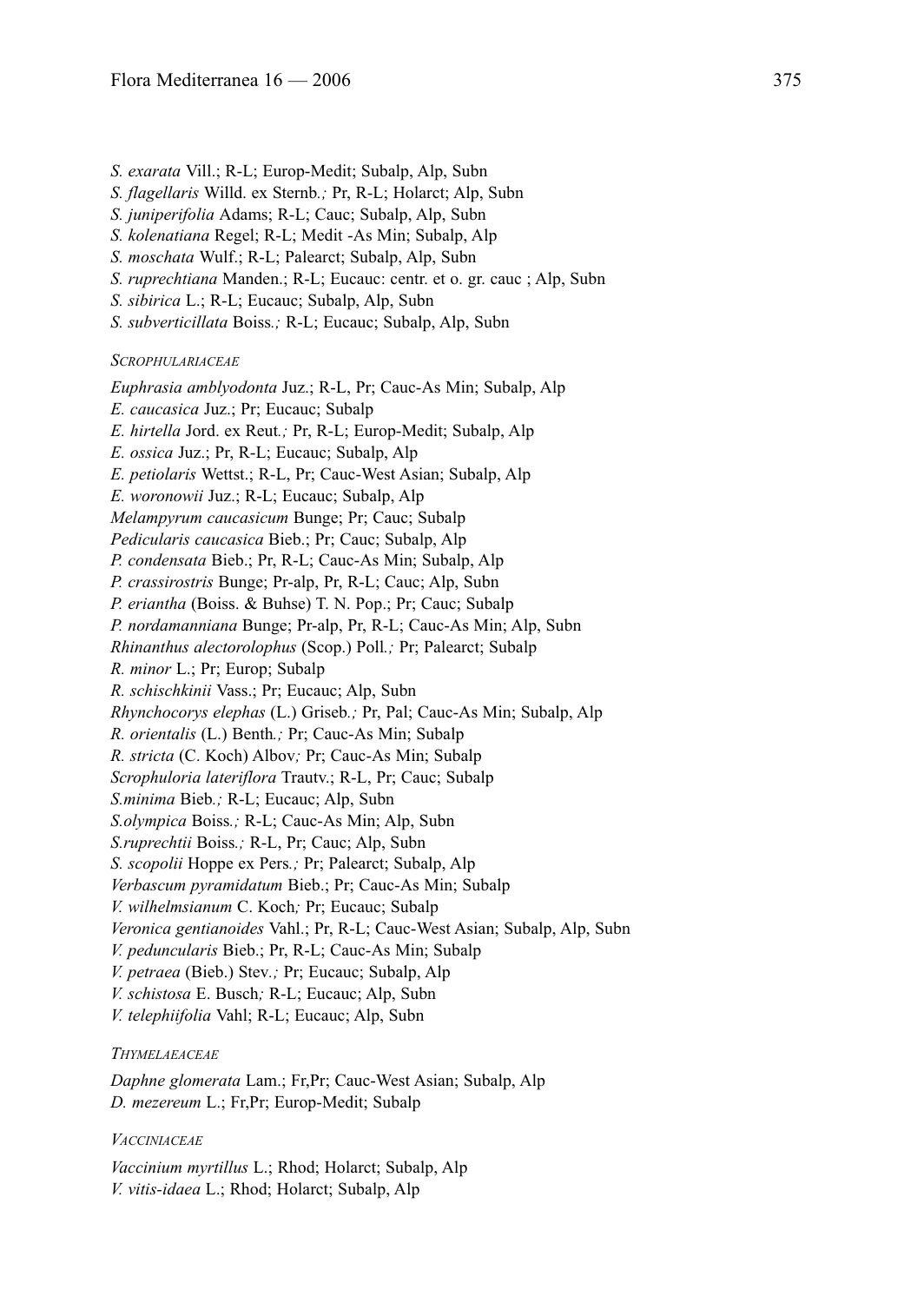## *VALERIANACEAE*

*Pseudobetckea caucasica* (Boiss.) Lincz*.;* R-L; Eucauc: o. gr. cauc *Valeriana alpestris* Stev.; Pr, R-L; Cauc-As Min; Subalp, Alp *V. cardamines* Bieb.; R-L; Eucauc; Subalp, Alp *V. officinalis* L.; Pr; Palearct; Subalp *V. saxicola* C. *A.* Mey*.;* R-L; Eucauc; Alp, Subn *V tiliifolia* Troistzk.; Alt; Cauc; Subalp

## *VIOLACEAE*

*Viola caucasica* Kolenati; R-L; Palearct; Subalp, Alp *V. minuta* Bieb.; R-L; Cauc; Alp, Subn *V. oreades* Bieb.; R-L; Cauc-As Min; Subalp, Alp *V. ruperstris* F. W. Schmidt*;* R-L; Cauc- Medit; Subalp *V. somchetica* C. Koch*;* R-L; Cauc; Subalp, Alp

## MONOCOTYLEDONEAE

## *ALLIACEAE*

*Allium kunthianum* Vved.; Pr, R-L; Cauc; Subalp, Alp *A. szovitsii* Regel; Pr; As Min-Cauc; Subalp, Alp *A. victorialis* L.; Pr, Rhod; Holarct; Subalp, Alp

## *AMARYLLIDACEAE*

*Galanthus latifolius* Woronow; Pr; Eucauc; Subalp, Alp

## *CYPERACEAE*

*Blysmus compressus* (L.) Panz. ex Link*;* Pal, Pr; Palearct; Subalp, Alp *Carex buschiorum* V. Krecz*.;* Pal, Pr; Cauc-Europ; Subalp, Alp *C. capillaris* L.; Pal, Pr; Holarct; Subalp, Alp *C. cinerea* Poll.; Pr; Holarct; Subalp *C. dacica* Heuff.; Pal, Pr; Europ-Medit; Subalp, Alp

- *C. digitata* L.; Pr; Palearct; Subalp
- *C. hartmanii* Cajand.; Pr; Europ; Subalp, Alp
- *C. hirta* L.; Pal, Pr; Europ-Medit; Subalp
- *C. huetiana* Boiss.; Pr; Cauc-West Asian; Subalp, Alp
- *C.humilis* Leyss*.;* Pal, Pr; Palearct; Subalp, Alp
- *C. kotschyana* Boiss. *&* Hohen*.;* Pr; Cauc-West Asian; Alp, Subn
- *C lachenalii* Schkuhr.; Pal, Pr; Holarct; Subalp
- *C. medwedewii* Leskov.; Pr-alp, Pr; Cauc; Alp, Subn
- *C. meinshauseniana* V. Krecz*.;* Pr; Cauc; Subalp
- *C. microglochin* Wahlenb.; Pal, Pr; Holarct; Subalp
- *C. micropodioides* V Krecz*.;* Pr; Cauc-As Min; Subalp
- *C. muricata* L.; Pal, Pr; Holarct; Subalp, Alp
- *C. pallescens* L.; Pr; Holarct; Subalp
- *C. szovitsii* V. Kzecz*.;* Pr; Cauc-As Min; Subalp
- *C. trisits* Bieb.; Pr; Cauc-West Asian; Subalp, Alp
- *Eriophorum vaginatum* L.; Pal, Pr; Palearct; Subalp, Alp
- *Kobresia macrolepis* Meinsh.; Pr; Cauc-As Min; Subalp, Alp
- *K. schoenoides* (C. *A.* Mey*.)* Steud*.;* Pr; Cauc-As Min-West Asian; Subalp, Alp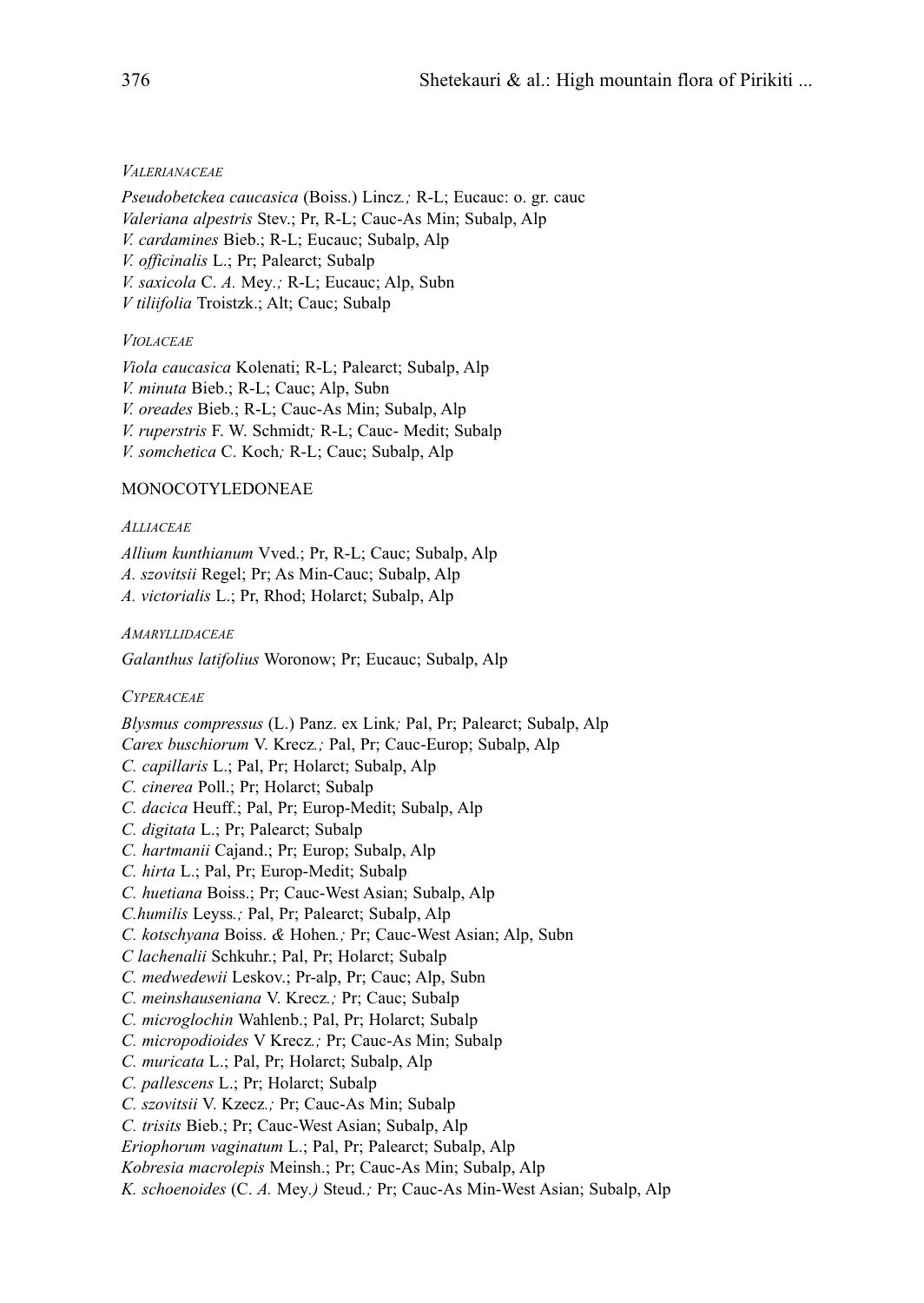#### *HYACYNTHACEAE*

*Muscari pallens* (Bieb.) Garbari*;* Pal, Pr; Cauc; Subalp, Alp *Pushkinia sciloides* Adams; Pr; Cauc-West Asian; Subalp

### *IRIDACEAE*

*Crocus speciosus* Bieb.; Pr; Medit; Subalp

### *JUNCACEAE*

*Juncus alpigenus* C. Koch; Pr, R-L; Medit-As Min; Subalp, Alp *J. articulatus* L.; Pal, Pr; Pancont; Subalp *J. bufonius* L.; Pr, Pal; Pancont; Subalp *J. effusus* L.; Pr, Pal; Palearct; Subalp *Luzula spicata* (L.) DC*.;* Pr, R-L; Holarct; Subalp, Alp, Subn *L. pseudosudetica* (Willd.) Schult*.;* Pr-alp, Pr; Cauc-West Asian; Subalp, Alp, Subn

#### *LILIACEAE*

*Fritillaria latifolia* Willd.; Pr; Cauc; Subalp, Alp *F. lutea* Mill.; Pr; Eucauc; Alp, Subn *Gagea anisanthos* C. Koch*;* Pr; Cauc-As Min; Subalp, Alp *G.glacialis C.* Koch; Pr, R-L; As Min-Cauc; Subalp, Alp, Subn *Lilium georgicum* Manden.; Alt, Pr; Eucauc; Subalp *Lloydia serotina* (L.) Reichenb*.;* Pr; Holarct; Alp, Subn

#### *MELANTHYACEAE*

*Merendera ghalghana* Otschiaurii; Pr; Eucauc; Subalp, Alp *M.raddeana* Regel*;* Pr; Eucauc; Subalp, Alp *Veratrum lobelianum* Bernh. *;* Alt, Pr; Palearct; Subalp, Alp

#### *ORCHIDACEAE*

*Coeloglossum viride* (L.) C*.* Hartm*.;* Pr; Holarct; Subalp, Alp *Dactylohriza amblioloba* (Nevski) Aver*.;* Pr, Pal; Cauc-West Asian; Subalp, Alp *D.euxina (*Newski*)* Czer.; Pr, Pal; Cauc-West Asian; ; ; *Gymnadenia conopsea* (L.) R. Br*.;* Pr; Palearct; Subalp, Alp *Orchis mascula* (L.) L*.;* Pr; Europ-Medit; Subalp *Traunsteinera spaerica* (Bieb.) Schlechter*;* Pr; As Min-Cauc; Subalp

#### *POACEAE*

*Agrostis planifolia* C. Koch*;* Pr; Cauc-As Min; Subalp, Alp *Alopecurus dasyanthus* Trautv.; R-L, Pr; Cauc; Alp, Subn *A. glacialis* C. Koch*;* Pr, R-L; Cauc-As Min; Subalp, Alp *A. tuscheticus* Trautv.; R-L; Eucauc; Subalp, Alp *Anthoxanthum odoratum* L.; Pr; Holarct; Alp, Subn *Avenella flesuosa* (L.) Drej*.;* Pr; Holarct; Subalp, Alp *Briza elotior* Sibth. & Smith*.;* Pr; Palearct; Subalp *B. marcowiczii* Woronow; Pr-alp, Pr; Cauc-As Min; Subalp, Alp, Subn *B. media* L.; Pr; Europ-Cauc; Subalp *Bromopsis varirgatus* (Bieb.) Holub*.;* Pr; Cauc; Subalp, Alp, Subn *Calamagrostis arundinacea* (L.) Roth*.;* Pr; Palearct; Subalp